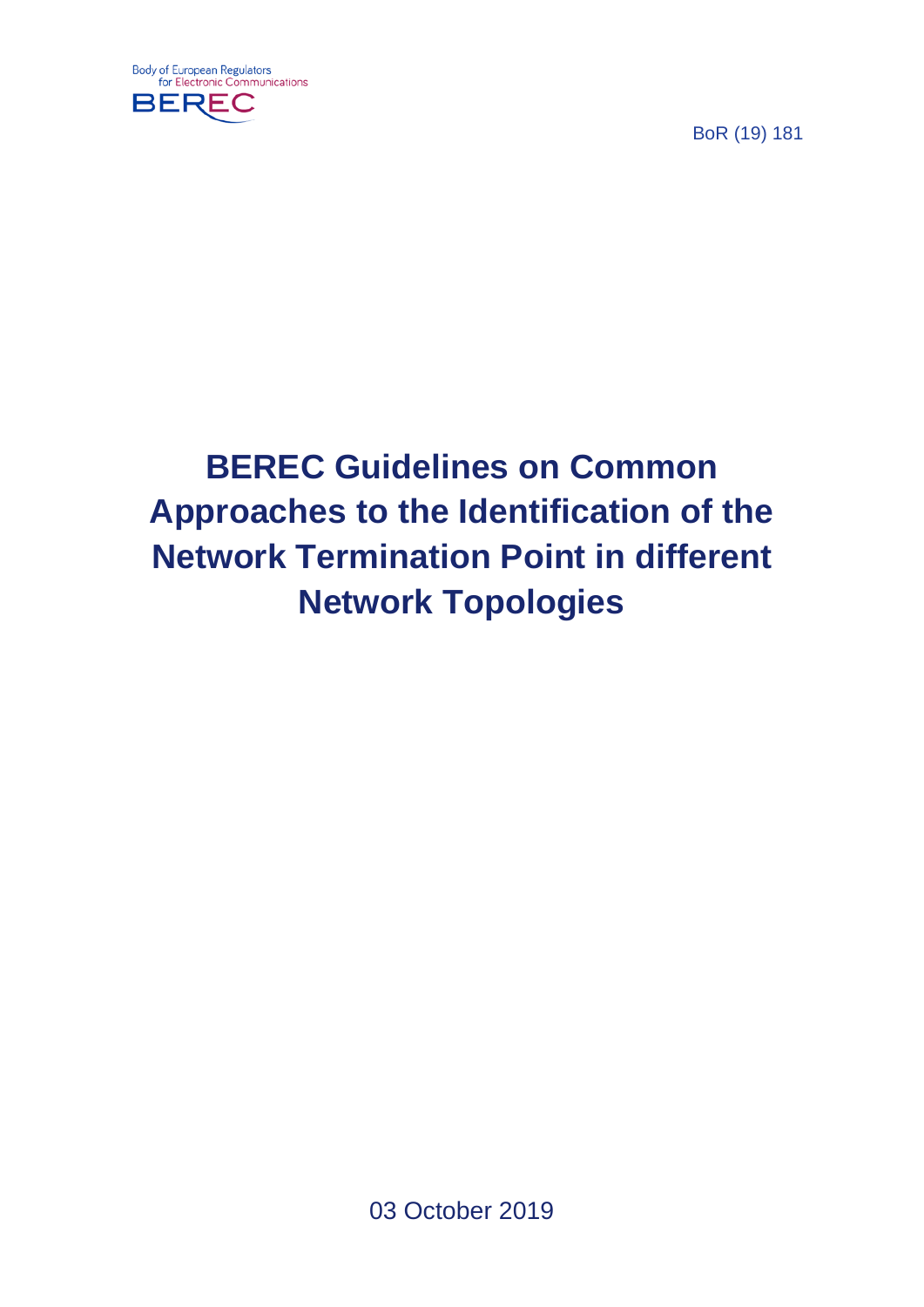# **Table of Contents**

| 1              |                                                                                     |  |
|----------------|-------------------------------------------------------------------------------------|--|
| $\overline{2}$ |                                                                                     |  |
| 2.1            |                                                                                     |  |
| 2.2            |                                                                                     |  |
| 2.3            | The NTP location has an impact on whether an equipment is part of the public        |  |
| 2.4            |                                                                                     |  |
| 3              |                                                                                     |  |
| 3.1            | Conformity of the definition of the fixed NTP location with the legal provisions  6 |  |
| 3.1.1          |                                                                                     |  |
| 3.1.2          |                                                                                     |  |
| 3.1.3          |                                                                                     |  |
| 3.1.4          |                                                                                     |  |
| 3.2            |                                                                                     |  |
| 3.2.1          |                                                                                     |  |
| 3.2.2          |                                                                                     |  |
| 3.2.3          |                                                                                     |  |
| 3.2.4          |                                                                                     |  |
| 3.3            | Assessment whether there is an objective technological necessity for equipment to   |  |
| 3.3.1          |                                                                                     |  |
| 3.3.2          |                                                                                     |  |
| 3.3.3          |                                                                                     |  |
| 3.3.4          | 18                                                                                  |  |
| 3.3.5          |                                                                                     |  |
| 3.3.6          |                                                                                     |  |
| 4              |                                                                                     |  |
|                |                                                                                     |  |
|                |                                                                                     |  |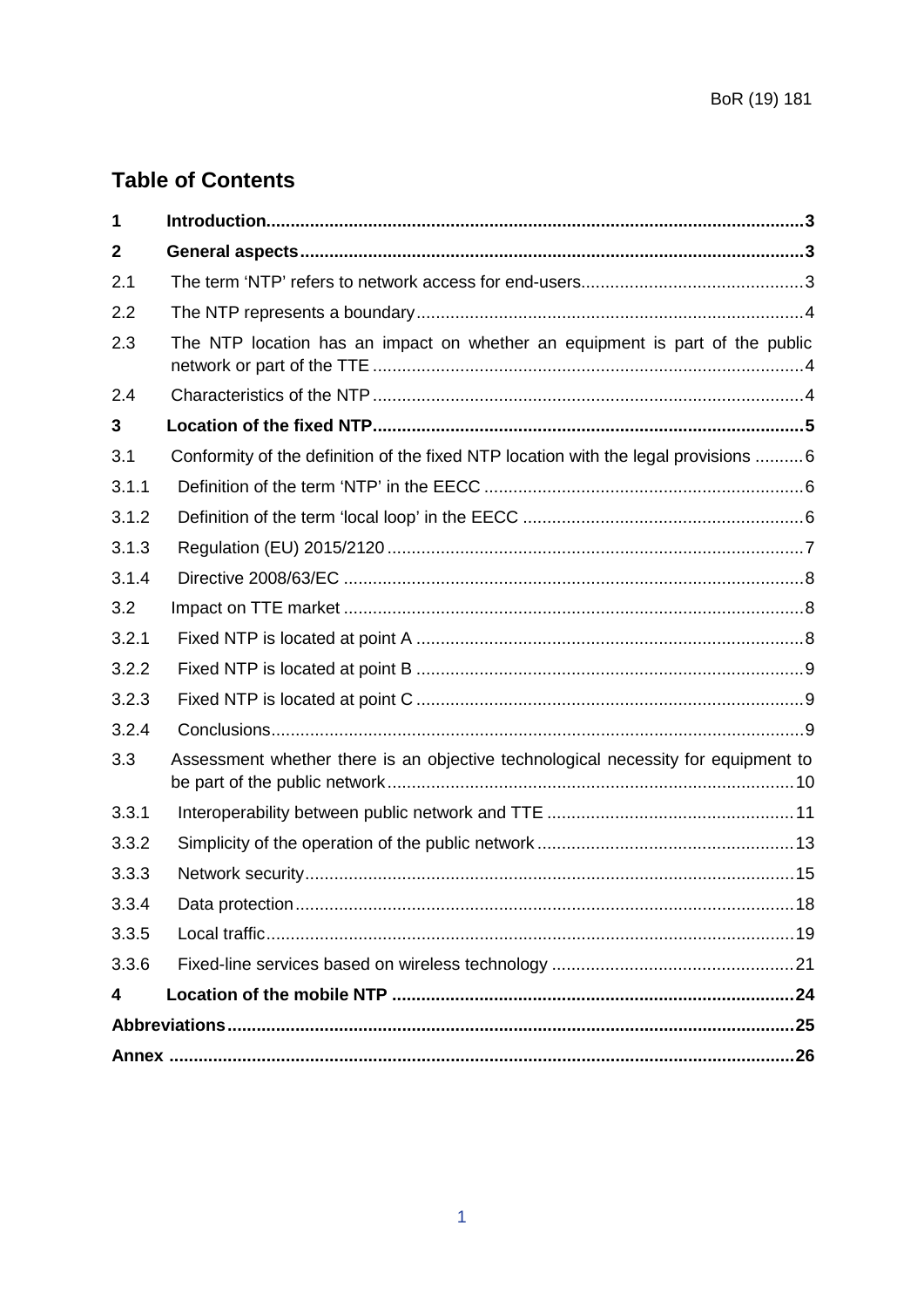# **List of Figures**

| Figure 2: Different locations of the fixed NTP in case of an internet access service  4        |  |
|------------------------------------------------------------------------------------------------|--|
|                                                                                                |  |
| Figure 4: Local traffic in case modem and router are part of the public network  21            |  |
| Figure 5: Fixed-line internet access service based on a mobile network – the router is part of |  |
|                                                                                                |  |
| Figure 6: Fixed-line internet access service based on a mobile network – the router is part of |  |
|                                                                                                |  |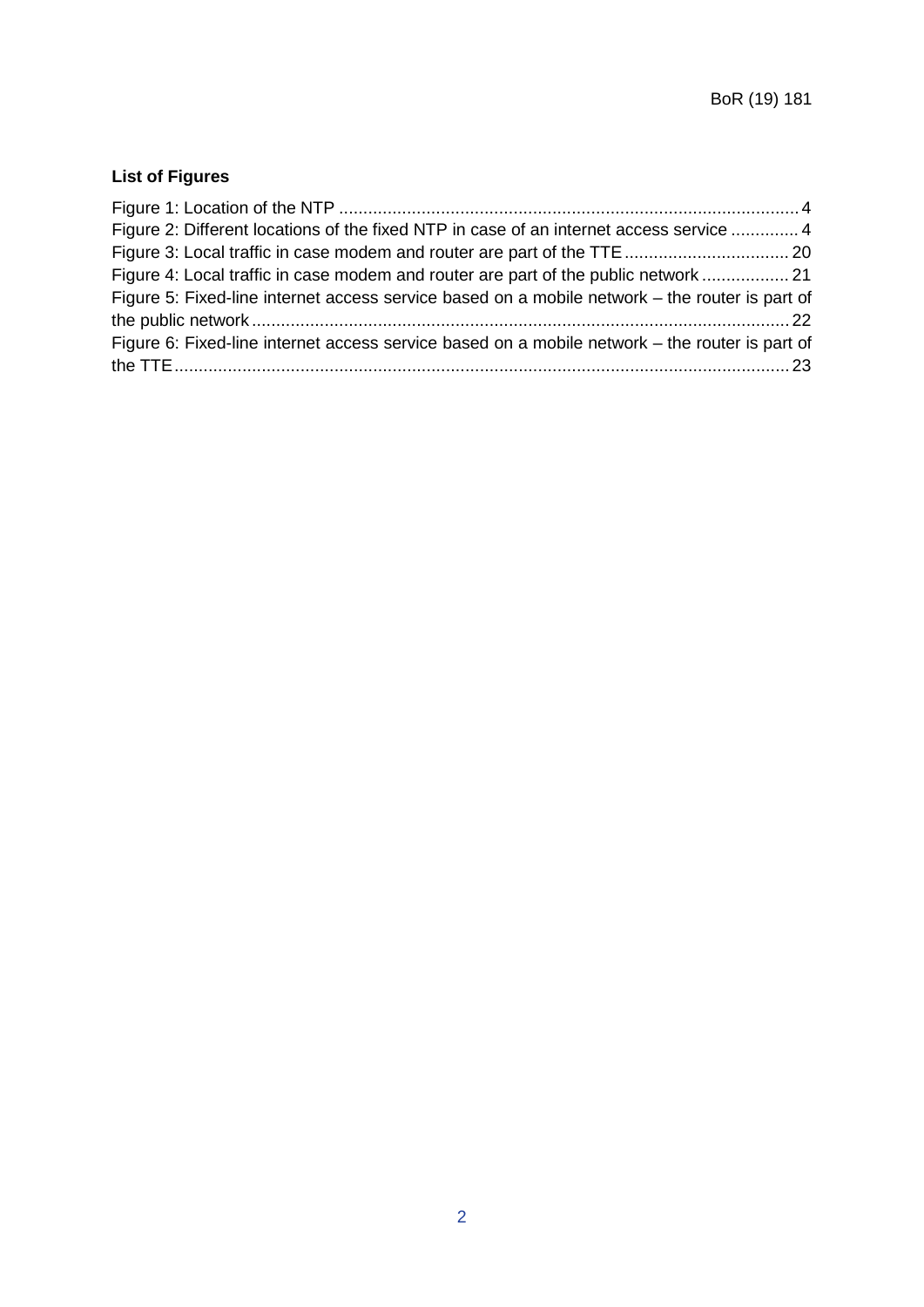# <span id="page-3-0"></span>**1 Introduction**

1. These BEREC Guidelines, designed in accordance with Article 61(7) of the European Electronic Communications Code (EECC), [1](#page-3-3) are intended to provide guidance to NRAs on common approaches to the identification of the network termination point (NTP) in different network topologies. NRAs shall take utmost account of these Guidelines when defining the location of NTPs<sup>2</sup>. The Guidelines shall contribute to the harmonisation of the location of NTPs in the EU.

# <span id="page-3-1"></span>**2 General aspects**

-

# <span id="page-3-2"></span>**2.1 The term 'NTP' refers to network access for end-users**

- 2. The term 'NTP' refers to the point of access to the public network for end-users only.
- 3. The term 'NTP' is defined in the EECC (Art. 2(9)) as:

'*'NTP' means the physical point at which an end-user is provided with access to a*  public communications network; in the case of networks involving switching or *routing, the NTP is identified by means of a specific network address, which may be linked to an end-user's number or name*.'

and the term 'end-user' (EECC Art. 2(14)) as:

*''end-user' means a user not providing public communications networks or publicly available electronic communications services*.'

- 4. Therefore, the NTP is the physical point at which an end-user is provided with access to a public communications network and end-users, by definition, do not provide public communications networks or publicly available electronic communications services.
- 5. Previously, according to the definition in the Framework Directive (Art.  $2(da))^3$  $2(da))^3$  the term 'NTP' applied to access to the public network not only for end-users but also for network operators and service providers.

<span id="page-3-3"></span><sup>1</sup> Directive (EU) 2018/72 of the European Parliament and the Council establishing the European Electronic Communications Code, OJ L 321/36 of 17 Dec. 2018

<span id="page-3-4"></span> $2$  As set out in Article 4(4) of Regulation (EU) 2018/1971 of the European Parliament and the Council of 11 December 2018 establishing the Body of European Regulators for Electronic Communications (BEREC) and the Agency for Support for BEREC (BEREC Office), amending Regulation (EU) 2015/2120 and repealing Regulation (EC) No 1211/2009, OJ L 321/1 of 17 Dec. 2018 and Article 61(7) of the EECC.

<span id="page-3-5"></span><sup>3</sup> Directive 2002/21/EC of the European Parliament and of the Council of 7 March 2002 on a common regulatory framework for electronic communications networks and services as amended most recently by Directive 2009/140/EC of the European Parliament and of the Council of 25 November 2009.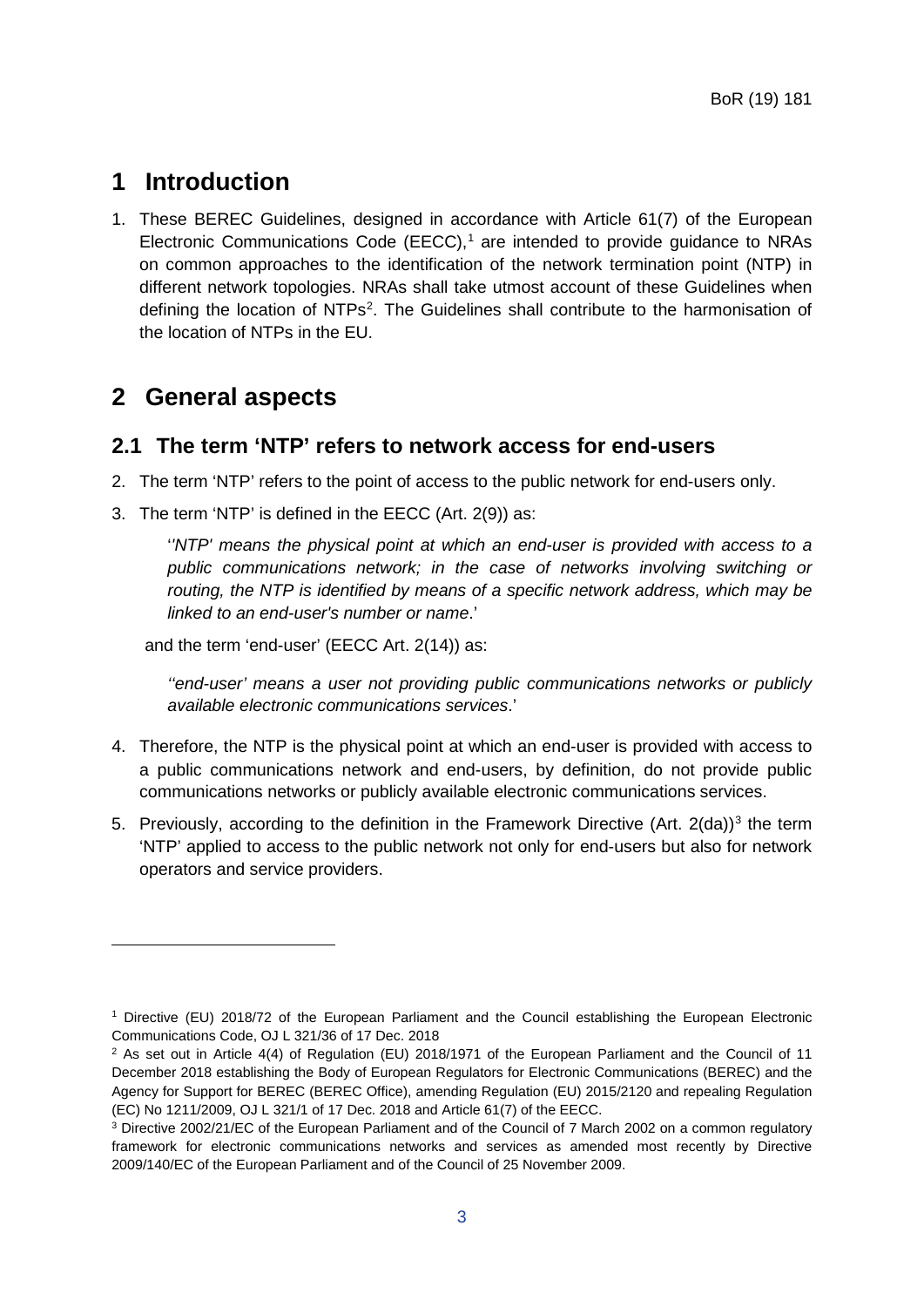# <span id="page-4-0"></span>**2.2 The NTP represents a boundary**

<span id="page-4-5"></span>6. According to the EECC (Recital (19), see [Figure 1\)](#page-4-3), the NTP represents a boundary, for regulatory purposes, between the regulatory framework for electronic communication networks and services on one side and the regulation of the TTE on the other. Therefore, on one side of the NTP is the network operator's domain which includes the public communications network and equipment; On the other side of the NTP is the end-user's domain which includes the end-user's private network and TTE.



# <span id="page-4-3"></span>**Figure 1: Location of the NTP**

# <span id="page-4-1"></span>**2.3 The NTP location has an impact on whether an equipment is part of the public network or part of the TTE**

<span id="page-4-6"></span>7. Since the NTP represents a boundary as described in paragraph [6](#page-4-5) above, the NTP location has an impact on whether a piece of equipment is part of the public network or part of the TTE. In the example in [Figure 2,](#page-4-4) an internet access service - depending on the location of the NTP, the modem and router are either part of the public network (NTP location 'C') or part of the TTE (NTP location 'A') or in the case of NTP location 'B', the modem is part of the public network with the router being part of the TTE.



\*) In case the NTP is at point A or C, router and modem may be integrated in one device.

Source: BEREC

### <span id="page-4-4"></span>**Figure 2: Different locations of the fixed NTP in case of an internet access service**

<span id="page-4-7"></span>**8.** Further examples of the impact of the fixed NTP location on whether a piece of equipment is part of the public network or part of the TTE are shown in the annex.

# <span id="page-4-2"></span>**2.4 Characteristics of the NTP**

9. The characteristics of the NTP need to be defined and made publicly available (in the form of detailed interface specifications) in order to enable manufacturers of TTEs to produce compatible equipment to be connected to the NTP, and to enable end-users to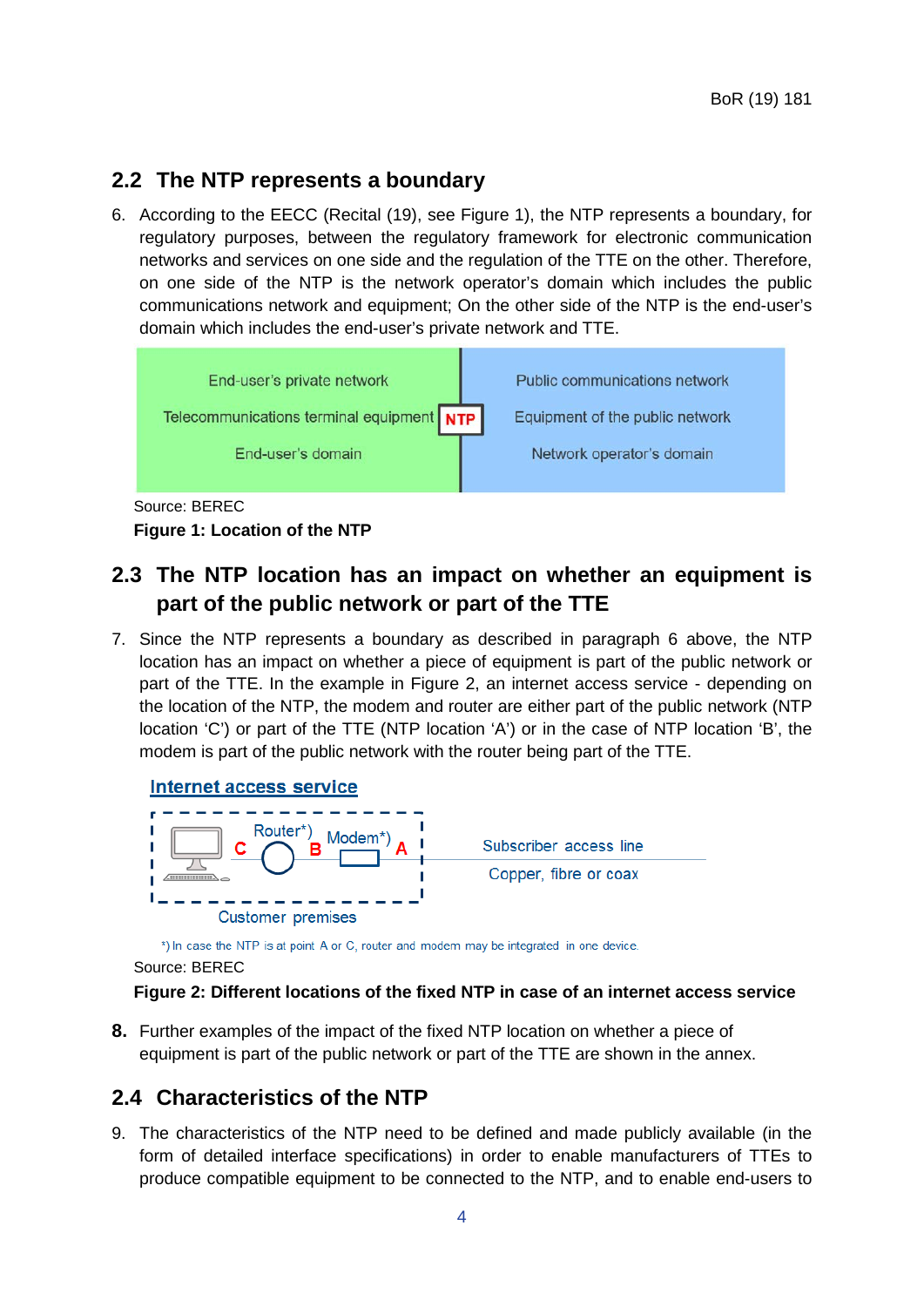connect their own TTE to the public network and use the communications services offered at the NTP.

- 10. Network operators have to define the (technical) characteristics of the NTP at which they provide access to their networks and services; End-users' TTEs have to comply with the characteristics of the NTP to which they are connected.
- 11. Network operators have to define the characteristics of the NTP in sufficient detail to permit the design of TTEs to be capable of utilising all services provided through the NTP.
- <span id="page-5-3"></span>12. Operators have the possibility to refer to published standards and, in cases where this is not sufficient or where proprietary equipment is used, to provide further details when defining the characteristics of the NTP. Any requirement may therefore be taken into account.
- <span id="page-5-2"></span>13. The characteristics of the NTP must be published according to Directive  $2008/63/EC<sup>4</sup>$ and kept up to date in case of change or evolution of the public network.

# <span id="page-5-0"></span>**3 Location of the fixed NTP**

- 14. **NRAs shall take into account the following criteria when defining the location of the fixed NTP:**
	- **a. Conformity of the definition of the fixed NTP location with the legal provisions (section [3.1\)](#page-6-0);**
	- **b. Impact on TTE market (section [3.2\)](#page-8-1);**

-

**c. Assessment whether there is an objective technological necessity for equipment to be part of the public network (section [3.3\)](#page-10-0); i. Interoperability between public network and telecommunications terminal equipment (TTE) (section [3.3.1\)](#page-11-0); ii. Simplicity of the operation of the public network (section [3.3.2\)](#page-13-0); iii. Network security (section [3.3.3\)](#page-15-0); iv. Data protection (section [3.3.4\)](#page-18-0); v. Local traffic (section [3.3.5\)](#page-19-0), vi. Fixed-line services based on wireless technology (section [3.3.6\)](#page-21-0);**

<span id="page-5-1"></span><sup>4</sup> Commission Directive 2008/63/EC of 20 June 2008 on competition in the markets in TTE, OJ L 162/20 of 21 June 2008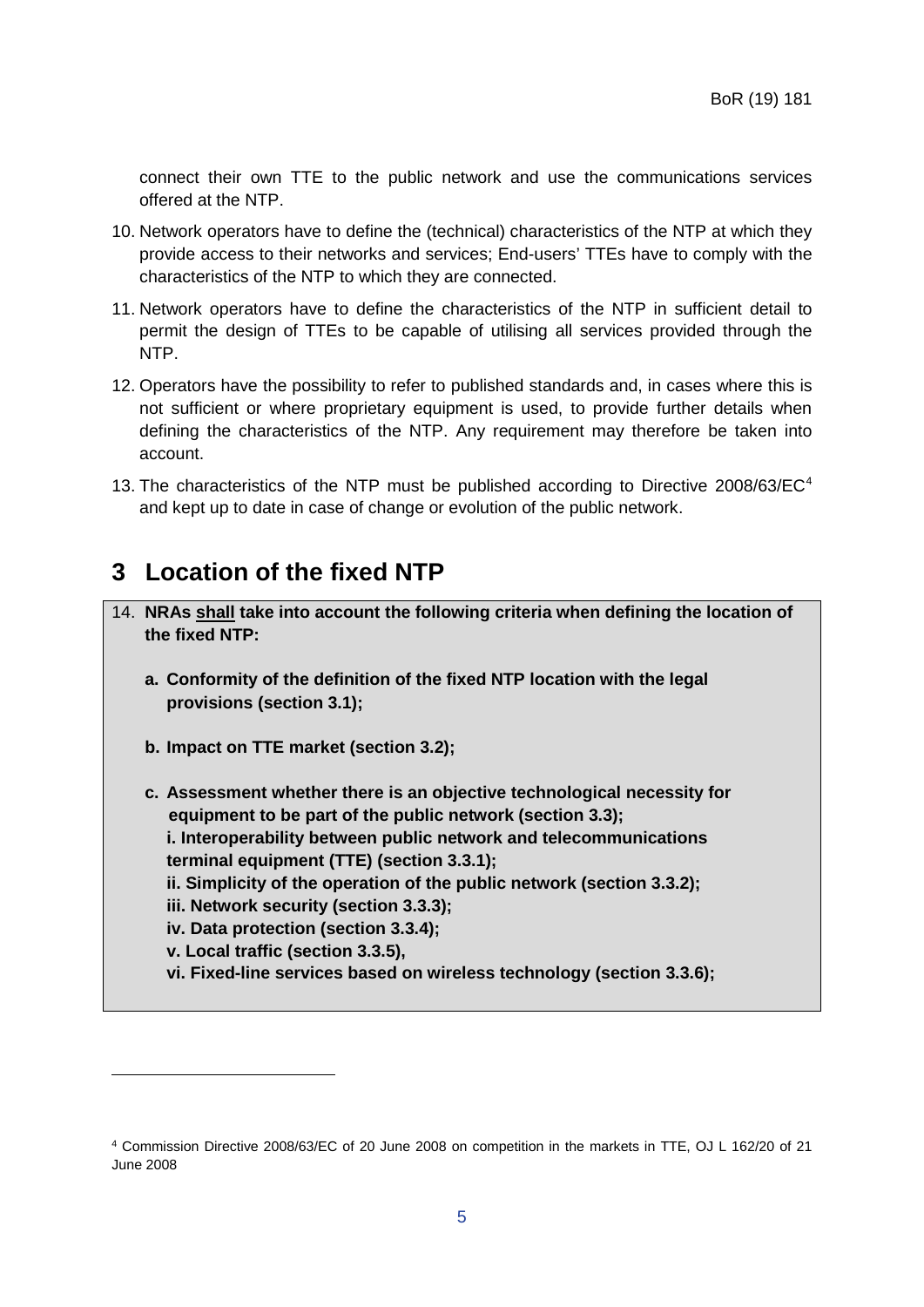# <span id="page-6-0"></span>**3.1 Conformity of the definition of the fixed NTP location with the legal provisions**

15. The definition of the fixed NTP location needs to conform to the legal provisions at EU and national level as long as the national legal provisions comply with EU law, in particular with the legal provisions presented in this section.

# <span id="page-6-1"></span>**3.1.1 Definition of the term 'NTP' in the EECC**

<span id="page-6-4"></span>16. The term 'NTP' is defined in the EECC (Art. 2(9)) and included here again as follows:

'*'NTP' means the physical point at which an end-user is provided with access to a public electronic communications network, and which, in the case of networks involving switching or routing, is identified by means of a specific network address and may be linked to an end-user's number or name*.'

- 17. This definition of the term 'NTP' also includes information relevant for the NTP location, however, it does not define explicitly, for example, in the case of an internet access service whether modem and router are part of the public network or part of the TTE.
- 18. BEREC understands the words 'by means of' in this definition such that it is not necessary for the specific network address to be implemented in the NTP itself. Therefore it is also possible to implement the network address at the beginning of the local loop at the MDF<sup>[5](#page-6-3)</sup> location (e.g. in case of POTS) or even after the NTP in an enduser equipment at customer premises (e.g. a dynamically allocated public or static fixed IP address).
- 19. BEREC understands this definition of the NTP such that in access networks (at least partly) without involving switching and routing e.g. access networks based on a shared medium (e.g. passive optical networks, coax based access networks), the network is not able to establish a clear link between a network address and a defined physical point at customer premises.

# <span id="page-6-2"></span>**3.1.2 Definition of the term 'local loop' in the EECC**

20. The term 'local loop' is defined in the EECC (Art. 2(30)) as follows:

''*Local loop' means the physical path used by electronic communications signals connecting the NTP to a distribution frame or equivalent facility in the fixed public electronic communications network*.'

21. The definition of the fixed NTP location, therefore, has an impact on whether a piece of equipment at the customer premises is part of the local loop. For example in the case of an internet access service, if modem and router are part of the public network both

<span id="page-6-3"></span><sup>5</sup> Main Distribution Frame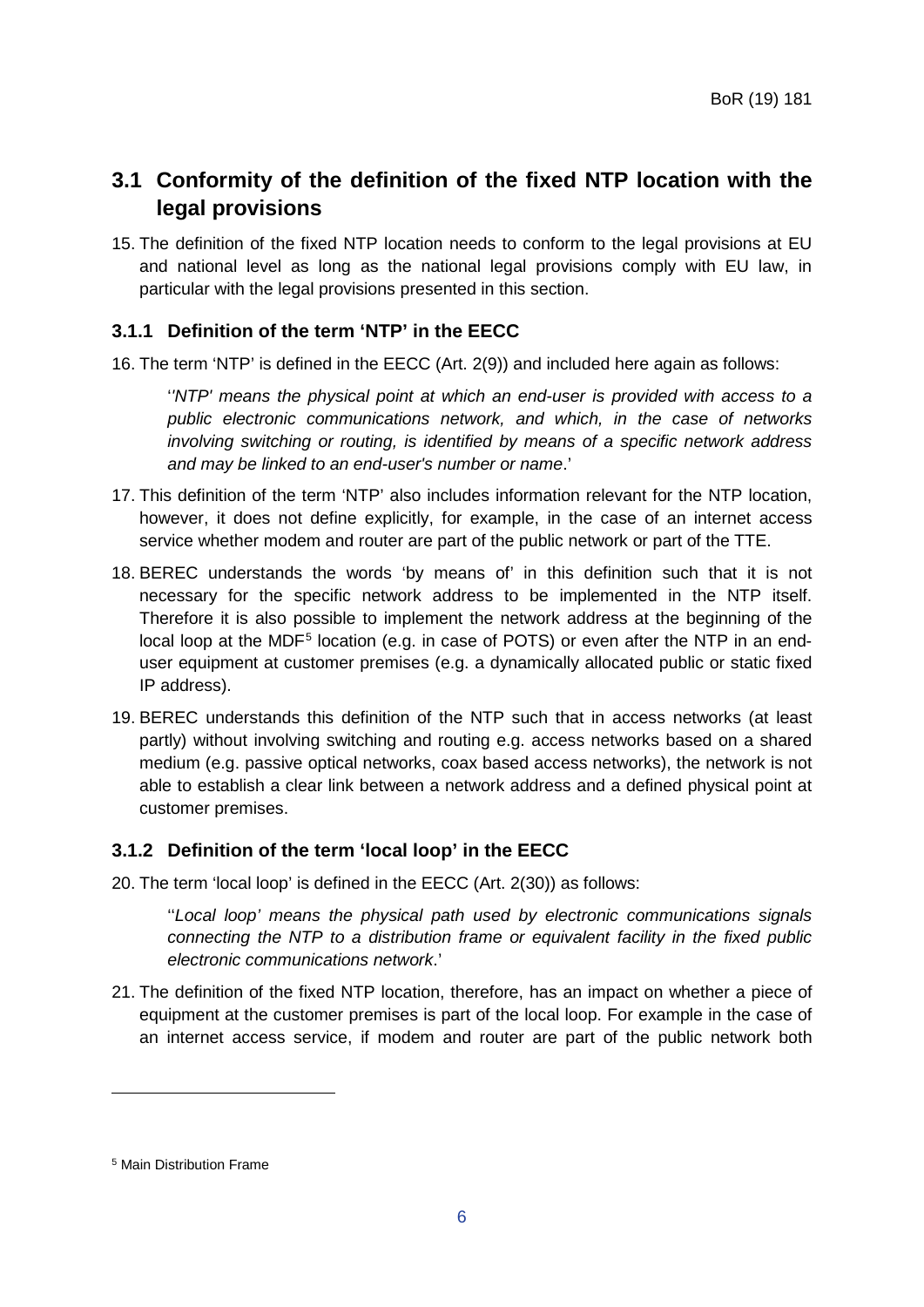devices also form part of the local loop, if they are TTE they do not form part of the local loop.

### <span id="page-7-0"></span>**3.1.3 Regulation (EU) 2015/2120**

<span id="page-7-4"></span>22. Regulation (EU) 2015/2120<sup>[6](#page-7-1)</sup> states with regard to internet access services in Article 3(1) the following:

'*End-users shall have the right to access and distribute information and content, use and provide applications and services, and use terminal equipment of their choice, irrespective of the end-user's or provider's location or the location, origin or destination of the information, content, application or service, via their internet access service*.'

- 23. Therefore, in the case of an internet access service, end-users have the (legal) right to use the TTE of their choice. The TTE is the equipment which is (directly or indirectly) connected to the NTP according to the definition of the term 'terminal equipment' in Directive 2008/63/EC (Art.  $1(1)$  $1(1)$ )<sup>4</sup> and to the definition of the NTP as a boundary in the EECC (Recital (19), see section [2.2\)](#page-4-0).
- <span id="page-7-5"></span>24. The 2016 BEREC Guidelines on net neutrality rules (paragraphs 26 and  $27$  $27$ <sup>7</sup> provide the following guidance for NRAs on the implementation of the obligations of Article 3(1) of Regulation (EU) 2015/2120:

*'In considering whether end-users may use the terminal equipment of their choice, NRAs should assess whether an ISP[8](#page-7-3) provides equipment for its subscribers and restricts the end-users' ability to replace that equipment with their own equipment, i.e. whether it provides 'obligatory equipment'.*

*Moreover, NRAs should consider whether there is an objective technological necessity for the obligatory equipment to be considered as part of the ISP network. If there is not, and if the choice of terminal equipment is limited, the practice would be in conflict with the Regulation.'*

25. Therefore, in case of an internet access service, NRAs should consider whether there is an objective technological necessity for equipment which the end-users are not able to replace with own equipment to be considered as part of the public network when defining the fixed NTP location (see section [3.2\)](#page-8-1).

<span id="page-7-1"></span><sup>6</sup> Regulation (EU) 2015/2120 of the European Parliament and of the Council of 25 November 2015 laying down measures concerning open internet access and amending Directive 2002/22/EC on universal service and users' rights relating to electronic communications networks and services and Regulation (EU) No 531/2012 on roaming on public mobile communications networks within the Union.

<span id="page-7-2"></span><sup>7</sup> BEREC Guidelines on the implementation by national regulators of European net neutrality rules, August 2016 (BoR (16) 127)

<span id="page-7-3"></span><sup>8</sup> Internet service provider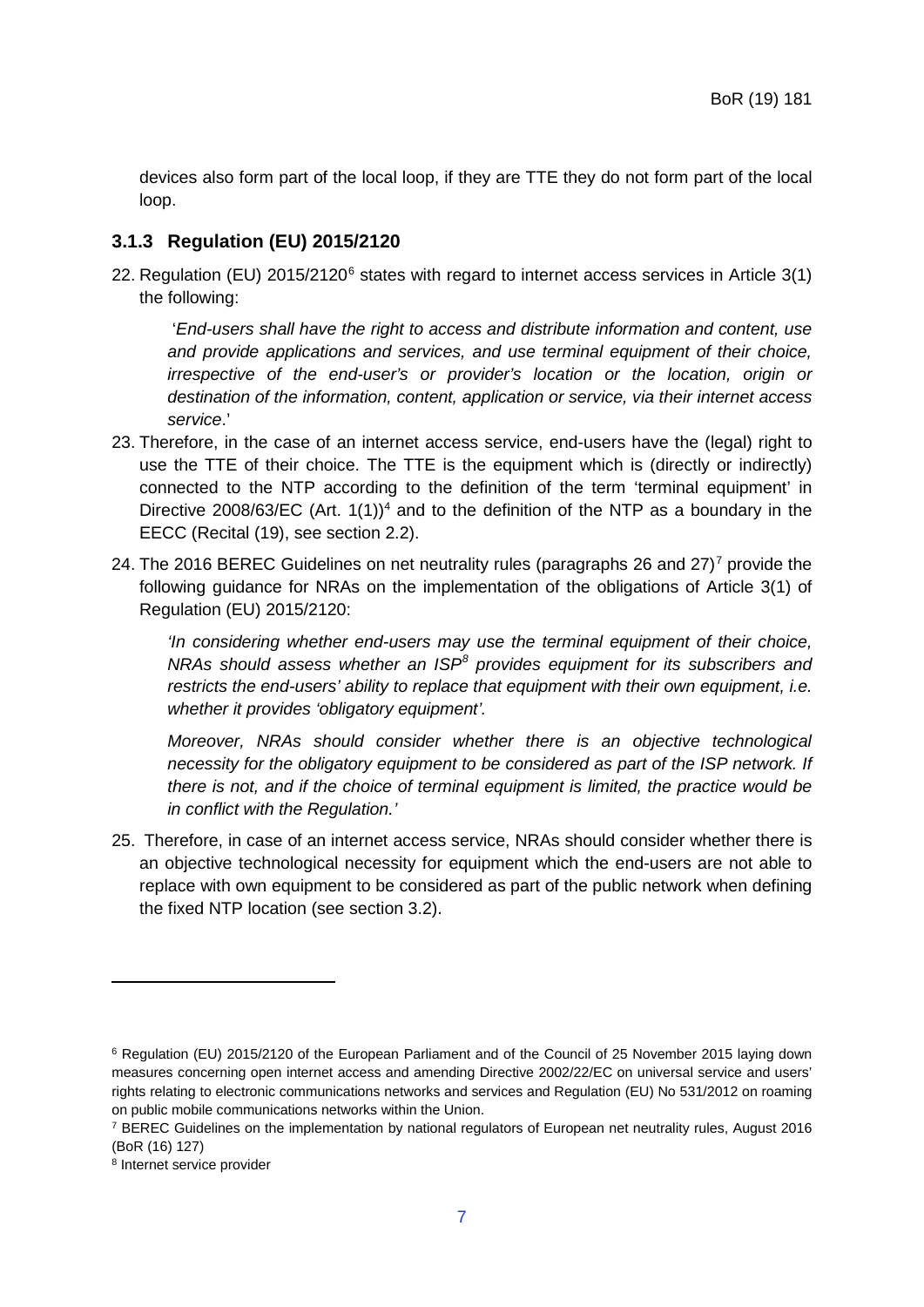# <span id="page-8-0"></span>**3.1.4 Directive 2008/63/EC**

- 26. The Directive 2008/63/EC<sup>4</sup> aims at establishing competition in the markets in TTE. It therefore requests that Member States withdraw exclusive rights and '*ensure that economic operators have the right to import, market, connect, bring into service and maintain terminal equipment'* (Article 3).
- 27. In order to enable this, the characteristics of the NTP have to be published (Art. 4, Recital 10) as well as all technical specifications for TTE (Art. 5).
- <span id="page-8-7"></span>28. Its aim is to establish a competitive internal market for TTE and '*[…] that users must be allowed a free choice between the various types of equipment available […]'* (Recital 3).

# <span id="page-8-1"></span>**3.2 Impact on TTE market**

- 2[9](#page-8-3). Directive 2008/63/EC<sup>9</sup> aims to foster competition in the TTE markets. A strong, competitive TTE market requires transparent technical specifications to be published (Recital 8).
- 30. The definition of the fixed NTP location has an impact on whether a piece of equipment at the customer premises is a part of the public network or a part of the TTE and therefore the definition has an impact on the TTEmarket (see paragraphs [7](#page-4-6) and [8\)](#page-4-7).
- 31. In case equipment (e.g. modem, router, media box) is part of the TTE, it is also part of the TTE market. In case equipment is part of the public network (and therefore not part of the TTE), it is not part of the TTE market.
- 32. However, in practice, there is a market for customer premises equipment ('CPE') including the TTE and the equipment that is part of the public network.
- 33. The definition of the fixed NTP location also has an impact on the CPE market.

### <span id="page-8-2"></span>**3.2.1 Fixed NTP is located at point A**

- <span id="page-8-6"></span>34. If the definition of the fixed NTP location stipulates that the fixed NTP is located at point A, then the end-user and not the network operator<sup>[10](#page-8-4)</sup> decides which CPE (e.g. modem, router, media box) will be used.
- <span id="page-8-5"></span>35. In this case, the impact on the CPE market is as follows:
	- a. It has a relatively high number of customers (the end-users) and each of them may have different needs.
	- b. Vendors may develop a variety of different devices in order to meet these customers' demand.

<span id="page-8-3"></span><sup>9</sup> Commission Directive 2008/63/EC of 20 June 2008 on competition in the markets in TTE

<span id="page-8-4"></span><sup>&</sup>lt;sup>10</sup> In section [3,](#page-5-0) the term 'network operator' is used for the entity who provides the NTP to the end-user and to which the end-user connects his or her TTE.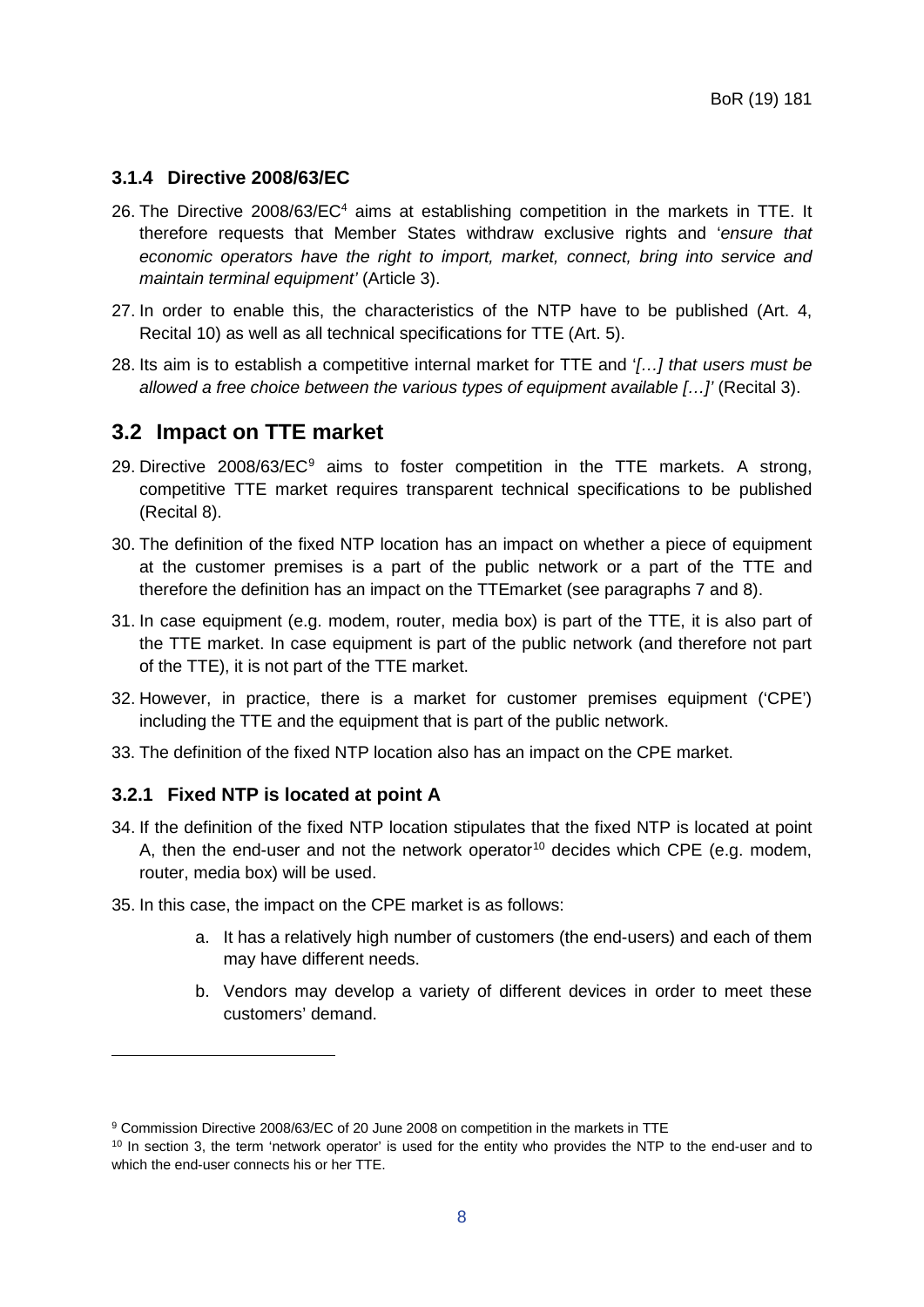- c. Then end-users would be able to buy devices on the CPE market which meet their individual needs to a comparatively large degree.
- d. This may foster innovation on the CPE market.
- e. The dependence of CPE vendors on a few large customers may be lower.
- 36. The degree of the impact on the CPE market as described in paragraph [35](#page-8-5) above depends on the extent to which end-users decide to use their own equipment and not the equipment provided by the network operator.

# <span id="page-9-0"></span>**3.2.2 Fixed NTP is located at point B**

- 37. If the definition of the fixed NTP location stipulates that the fixed NTP is located at point B, then the network operator<sup>10</sup> decides which modem will be used and the end-users decide which other CPE (e.g. router, media box) is used.
- 38. The impact on the TTE market is as in the case where the NTP is located at point C (see section [3.2.3\)](#page-9-1) but only with regard to the modem and not with regard to the other equipment at the customer premises.
- 39. The impact on the TTE market is as in the case where the NTP is located at point A (see section [3.2.1\)](#page-8-2) with regard to the other CPE but not with regard to the modem.

# <span id="page-9-1"></span>**3.2.3 Fixed NTP is located at point C**

- 40. If the definition of the fixed NTP location determines that the fixed NTP is located at point C, then CPE (e.g. modem, router, media box) is part of the public network and the network operator<sup>10</sup> and not the end-user decides which equipment will be used.
- 41. In this case, the impact on the CPE market is as follows:
	- a. It has a comparatively small number of customers (the network operators).
	- b. Network operators may offer end-users to select between different types of equipment, however, they may not offer the same variety of devices as endusers would be able to buy on the CPE market in case the equipment is part of the TTE (see section [3.2.1\)](#page-8-2).
	- c. End-users would only be able to use equipment which meet their individual needs to a lesser extent.
	- d. This may result in a lower level of innovation in the CPE market.
	- e. Vendors may be dependent on a few large customers.

# <span id="page-9-2"></span>**3.2.4 Conclusions**

42. The degree that the NTP location fosters innovation and competition on the TTE market is highest for point A, lower for point B and still lower for point C.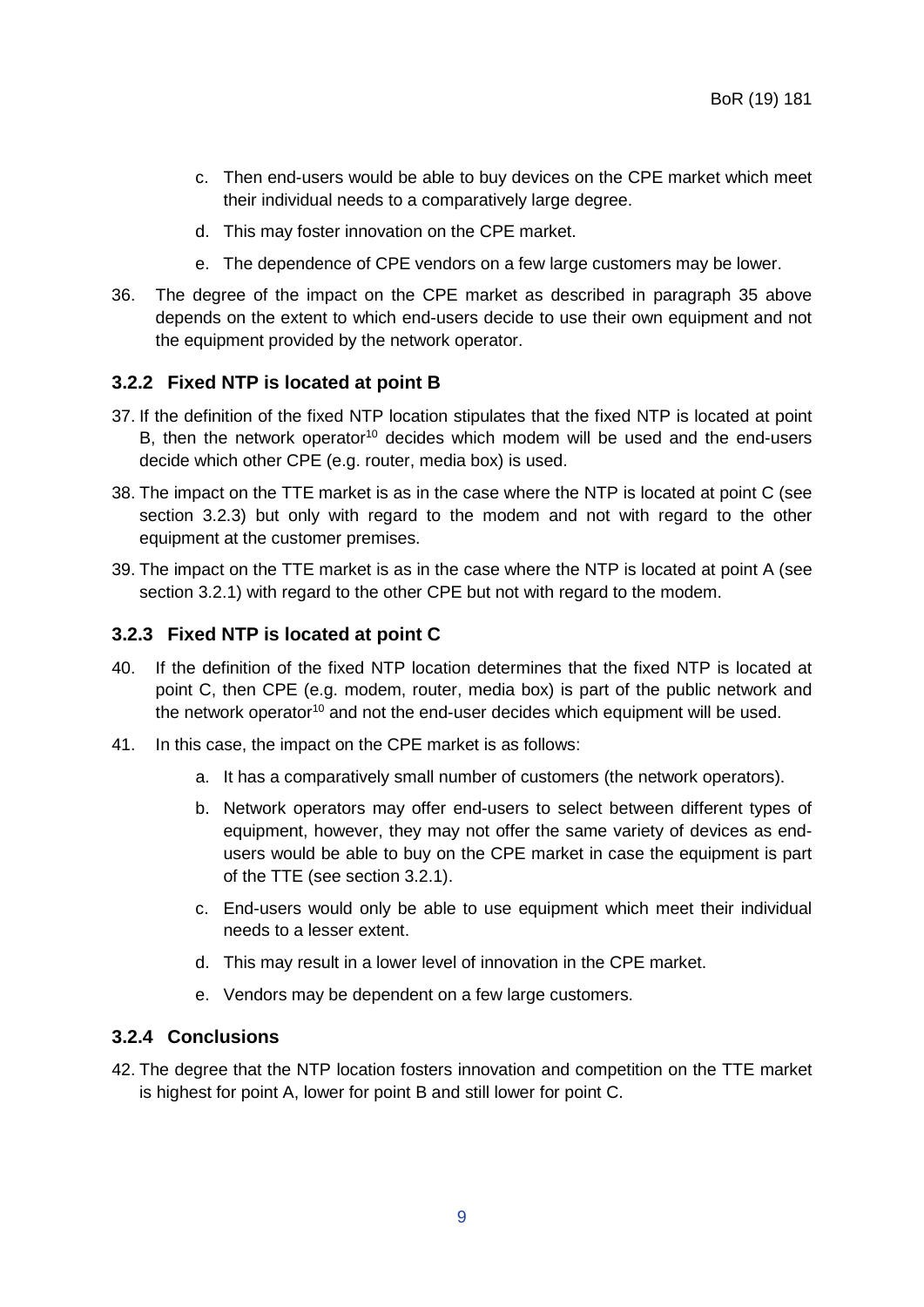# <span id="page-10-0"></span>**3.3 Assessment whether there is an objective technological necessity for equipment to be part of the public network**

- <span id="page-10-3"></span>43. The location of the NTP is where the public network ends and the TTE begins (see paragraph [6\)](#page-4-5).
- 44. If there is an objective technological necessity for equipment to be considered as part of the public network, then such equipment needs to be part of the public network. If there is not, then there would be no need for the equipment to be part of the public network.
- 45. Directive 2008/63/EC aims to enable end-users to use the TTE of their choice (see paragraph [28\)](#page-8-7) and Regulation (EU) 2015/2120 (Art. 3(1)) stipulates that in case of an internet access service end-users have the legal right to use the TTE of their choice (see paragraph [22\)](#page-7-4).
- 46. Equipment at the customer premises not being part of the public network also contributes to the fostering of innovation and competition in the TTE market and to the availability of TTEs in the TTE market that are tailored to end-users' needs to a higher degree (see section [3.2.4\)](#page-9-2).
- 47. Therefore, it follows that unless there is an objective technological necessity for equipment to be considered as part of the public network, it is part of the TTE.
- 48. Then, the TTE includes the maximum number of pieces of equipment at the customer premises possible and, therefore, end-users have the maximum freedom to use the equipment of their choice.
- 49. For these reasons and in accordance with paragraphs 26 and 27 of the 2016 BEREC Guidelines on net neutrality rules<sup>[11](#page-10-1)</sup> (as cited in paragraph [24\)](#page-7-5), NRAs shall assess whether there is an objective technological necessity for equipment to be considered as part of the public network.
- 50. This assessment only needs to consider equipment which is provided by the network operator, where the network operator does not allow the end-users to replace it with their own equipment.<sup>[12](#page-10-2)</sup>
- 51. NRAs shall in particular consider the criteria described and explained in this section in the assessment.
- 52. The remainder of this section, and sub-sections, presents for each criterion basic aspects of the impact of different NTP locations and, based on this, the aspects which in

<span id="page-10-1"></span><sup>11</sup> BEREC Guidelines on the implementation by national regulators of European net neutrality rules, August 2016 (BoR (16) 127)

<span id="page-10-2"></span><sup>&</sup>lt;sup>12</sup> For equipment which is not provided by the network operator or which network operators allow end-users to replace it with own equipment, there is obviously no objective technological necessity to be part of the public network.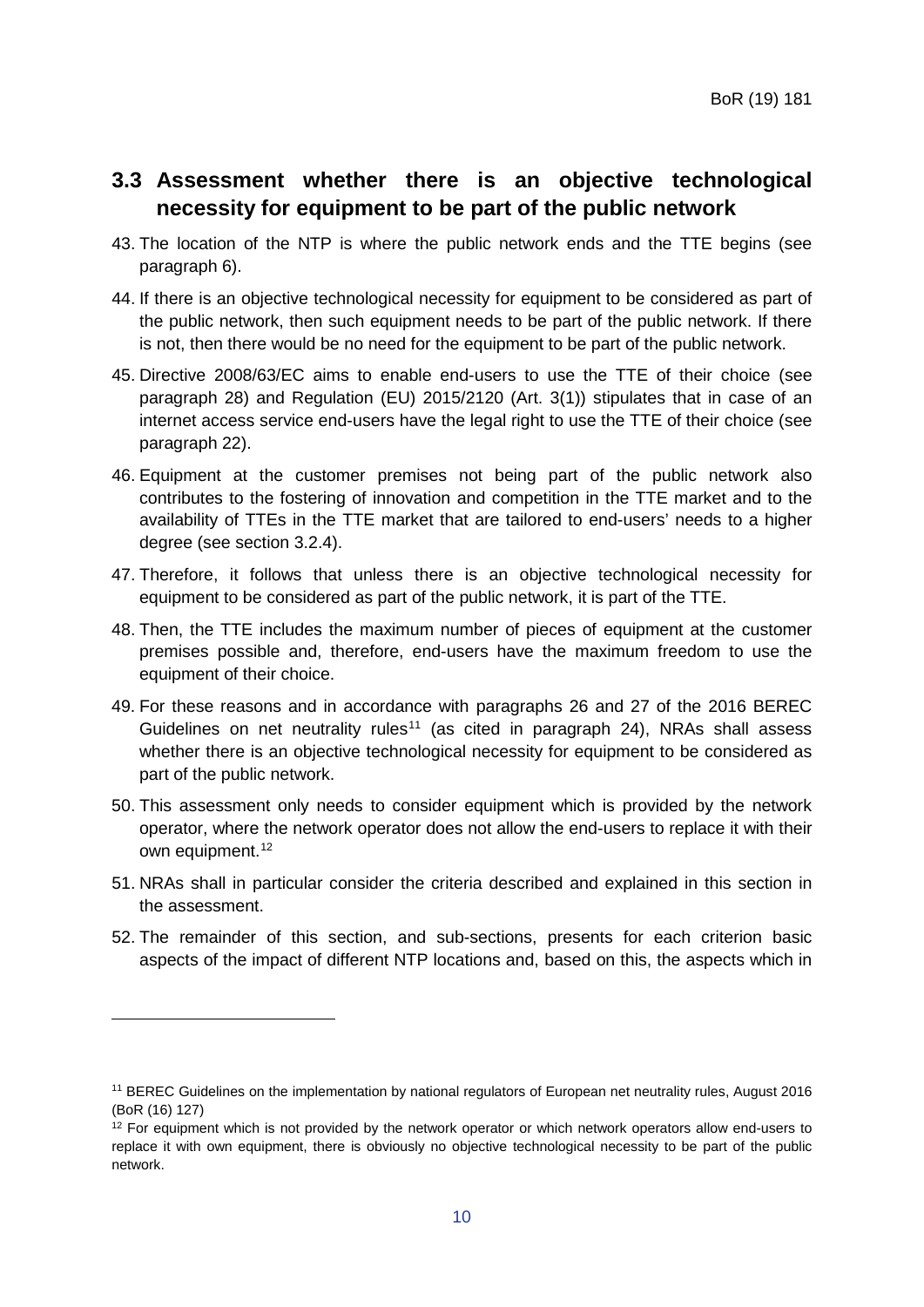particular need to be taken into account in the assessment whether there is an objective technological necessity for equipment to be part of the public network.

- <span id="page-11-4"></span>53. The impact is considered for the following three NTP locations (see annex):
	- a. Point A: The NTP is the point (e.g. physical connector) at which the subscriber access line ends at the customer premises where no active equipment is between the NTP and the subscriber access line.
	- b. Point B: The NTP is the interface at the end-users' side of the modem (e.g. traditional DSL modem, fibre modem, cable modem) which provides network termination but no further functionality (e.g. without switching, routing, NAT<sup>[13](#page-11-1)</sup>, WLAN).
	- c. Point C: The NTP is the interface at the end-users' side of the CPE which provides not only network termination but also further functionalities (e.g. routing, WLAN).[14](#page-11-2)
- 54. If the outcome of the NRA assessment is that there is no objective technological necessity for any equipment at the customer premises to be part of the public network, then all equipment is part of the TTE and the fixed NTP is located at point A (see annex).
- 55. If the outcome of the NRA assessment is that there is an objective technological necessity for the modem but not for other equipment at the customer premises to be part of the public network, then all equipment except the modem is part of the TTE and the fixed NTP is located at point B (see annex).
- <span id="page-11-3"></span>56. If the outcome of the NRA assessment is that there is an objective technological necessity for the modem and further equipment, e.g. a router, to be part of the public network, then this equipment is part of the public network and the fixed NTP is located at the corresponding point, e.g. point C (see annex).

# <span id="page-11-0"></span>**3.3.1 Interoperability between public network and TTE**

- 57. Interoperability between the public network and the TTE is of paramount importance and needs to be ensured in order to enable network operators to provide communications services to end-users and to prevent end-users' TTEs from harming the public network.
- 58. Network operators have the possibility to define any requirements their networks may have when defining the characteristics of the NTP (see section [2.4\)](#page-4-2). TTE providers (e.g. modem, router, media box) must comply with these requirements.

<span id="page-11-1"></span><sup>&</sup>lt;sup>13</sup> Network Address Translation

<span id="page-11-2"></span><sup>&</sup>lt;sup>14</sup> Depending on the functionality of the customer premises equipment point C may be at different locations (see annex case (6) locations C1 and C2).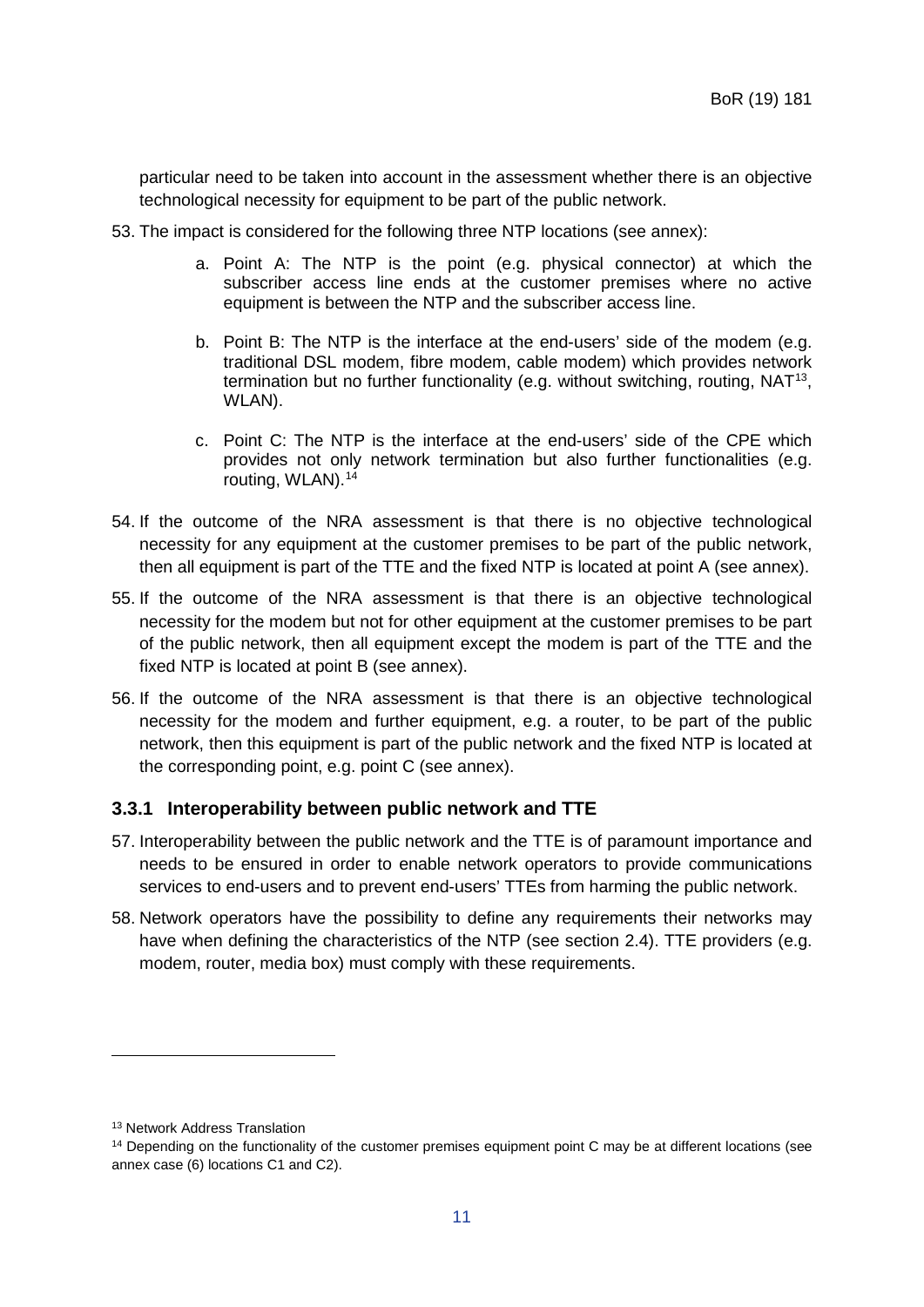- 59. In case TTEs which do not comply with the characteristics of a particular public network's NTP are connected to that public network, measures are necessary to handle such situations properly.
- 60. In cases where it is found that a TTE harms the network (e.g. it affects the service of other end-users), national legal provisions or measures may already be in place or implemented by the NRA which permit network operators in such situations to disconnect the TTE in order to protect their networks.[15](#page-12-0) National legal provisions may provide such a permission to network operators without the need to pre-request it e.g. from the NRA, or only on request in case a TTE actually harms their networks.
- 61. National legal provisions or end-user contracts might stipulate that end-users who operate a TTE which does harm are liable for any damages their TTE causes to the public network.
- 62. It needs to be clarified who is responsible in case of faults (e.g. interoperability issues between modem, router or media box etc. and public network), the end-user or the network operator.
- 63. Disputes between end-users and network operators may arise about whether or not a TTE fulfils the NTP characteristics. For example, in case the service of the end-user does not work properly, a dispute between end-user and network operator may arise about whether the cause is that the TTE does not (completely) comply with the NTP characteristics.

### **3.3.1.1 Fixed NTP is located at point A**

64. If the definition of the fixed NTP location stipulates that the fixed NTP is located at point A, then interoperability between the equipment at the customer premises (e.g. modem, router, media box, see annex) and the public network needs to be ensured which includes the interoperability of the access technology used on the subscriber access line (e.g. G.fast, VDSL2 vectoring, DOCSIS 3.1, GPON).

#### **3.3.1.2 Fixed NTP is located at point B or C**

65. If the definition of the fixed NTP location stipulates that the fixed NTP is located at point B, then interoperability between CPE other than the modem (e.g. router, VoIP adapter, media box $16$ ) and the public network needs to be ensured. If it determines that the fixed NTP is located at point C, then interoperability between equipment other than those considered to be part of the public network (e.g. modem, router, VoIP adapter, media box) and the public network needs to be ensured.

<span id="page-12-0"></span><sup>&</sup>lt;sup>15</sup> In case an end-user connects a TTE to the NTP which only harms the service the network operator provides to this end-user (not the service of other end-users), then it is not necessary that the network operator disconnects the TTE in order to protect its network.

<span id="page-12-1"></span><sup>16</sup> Without integrated modem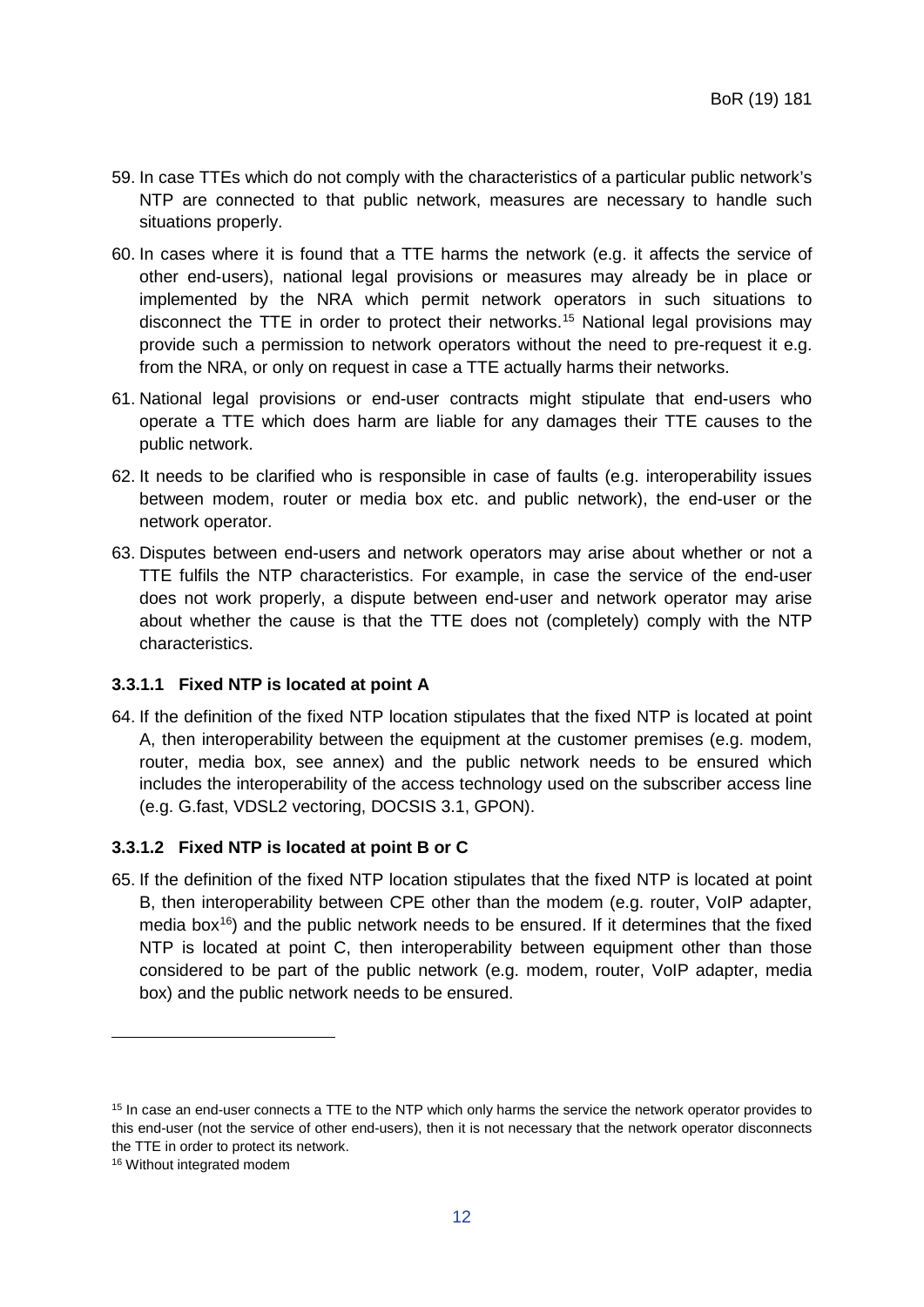66. In case the NTP is located at point B or C, the interoperability between the public network and the TTE does not need to be ensured with regard to the access technology used on the subscriber access line (e.g. G.fast, VDSL2 vectoring, DOCSIS 3.1, GPON) as this access technology is only used within the public network. At this level, the TTE only needs interoperate with the modem (NTP at point B) or the router (NTP at point C).

# **3.3.1.3 Conclusions**

- 67. The NRA assessment of whether there is an objective technological necessity for equipment to be part of the public network shall include the criterion 'interoperability between public network and TTE'.
- 68. This assessment shall take into account in particular the following:
	- a. Network operators have the possibility to take into account any requirements their networks may have when fulfilling the obligation to define the characteristics of the NTP that the TTE has to comply with (see section [2.4,](#page-4-2) para [12\)](#page-5-3).
	- b. Appropriate measures need to be in place which allow the network operators to adequately protect their networks in case TTEs are connected to the public network which do not comply with the NTP characteristics, and to resolve disputes between network operators and end-users.

# <span id="page-13-0"></span>**3.3.2 Simplicity of the operation of the public network**

69. The fixed NTP location may have an impact on the operation of the public network as considered in the following sub-sections.

# <span id="page-13-1"></span>**3.3.2.1 Fixed NTP is located at point A**

- 70. If the definition of the fixed NTP location stipulates that the fixed NTP is located at point A, then the end-user decides which CPE (e.g. modem, router, media box) is used.
- 71. Different end-users may decide to use different types of TTE and, therefore, a variety of different modems, routers, media boxes etc. may be used and connected to the public network.
- 72. The use of a variety of different types of TTE not owned by the network operator could make network operations more complex compared to a case where only a few different types of own TTE are used.
- 73. For example, the modem needs to interwork with the network management system of the public network in order to operate the access technology used (e.g. VDSL2, DOCSIS, GPON). The public network has to manage a higher number of different types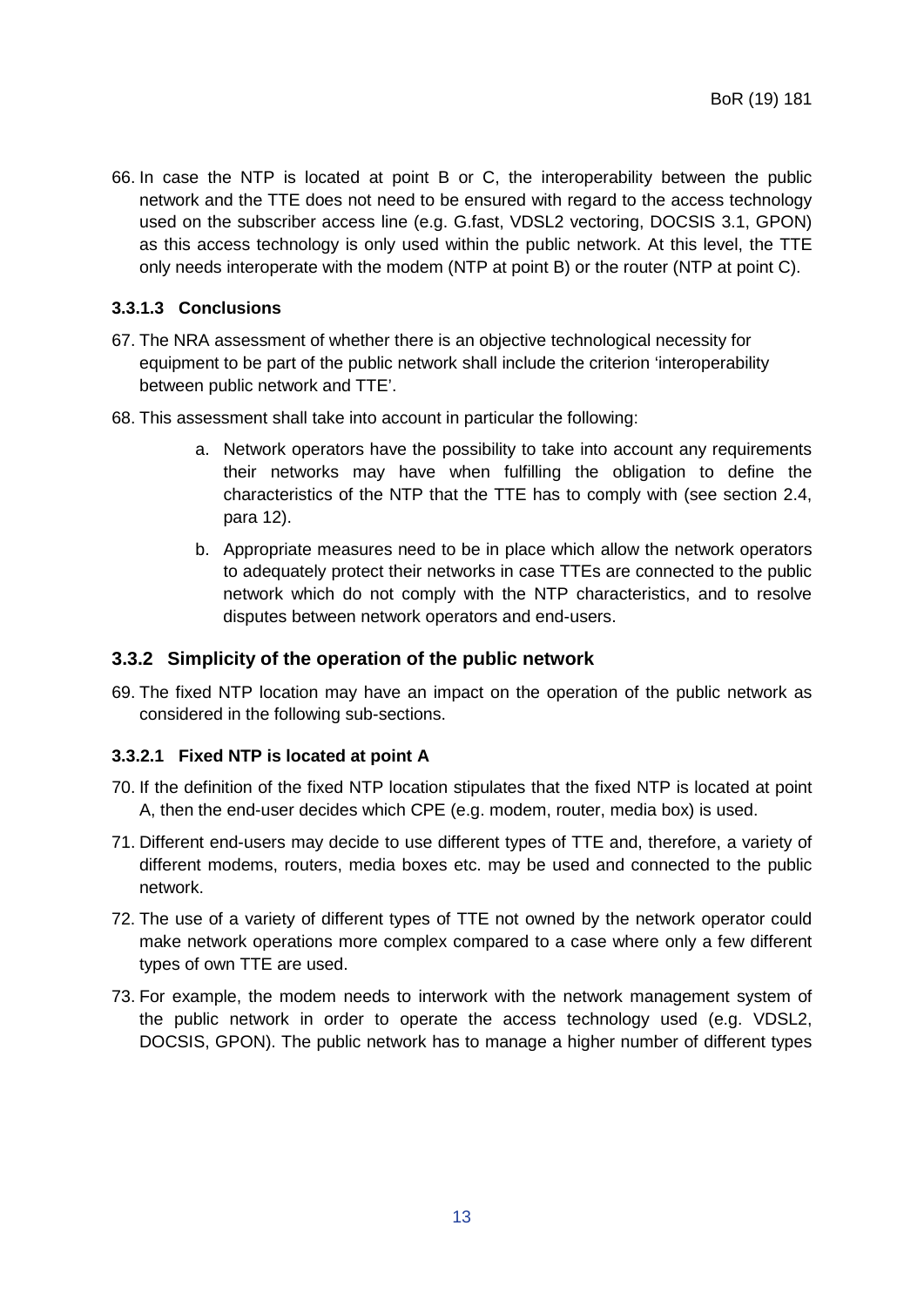of modems<sup>17</sup>, interoperability issues may occur more often and network operation needs to be coordinated with the end-user (see paragraph [74\)](#page-14-0).

- <span id="page-14-0"></span>74. Repair of faults needs to be coordinated between the network operator, on the one hand, and the end-user, who may have support from the vendor of his or her modem/router, on the other hand. Fault repair is in the interest of the end-user and, therefore, the end-user may allow the network operator to access the modem, router, media box etc. in order to enable fault analysis and repair.
- 75. However, the operation of the public network does not depend on the electricity supply at customer premises since no equipment at customer premises (e.g. modem, router) is part of the public network and, therefore, there is no need for the network operator to coordinate with the end-user with regard to this.[18](#page-14-3)

#### <span id="page-14-5"></span>**3.3.2.2 Fixed NTP is located at point B**

- 76. If the definition of the fixed NTP location stipulates that the fixed NTP is located at point B, then the network operator<sup>10</sup> decides which modem is used and the end-user decides which other CPE (e.g. router, VoIP adapter, media box<sup>[19](#page-14-4)</sup>) is used.
- 77. Simplicity of operation of the public network is as in case NTP is located at point C (see section [3.3.2.3\)](#page-14-1) but only with regard to the modem and not with regard to other equipment at the customer premises.
- 78. Simplicity of operation of the public network is as in case NTP is located at point A (see section [3.3.2.1\)](#page-13-1) with regard to the other CPE but not with regard to the modem.

#### <span id="page-14-1"></span>**3.3.2.3 Fixed NTP is located at point C**

- 79. If the definition of the fixed NTP location stipulates that the fixed NTP is located at point C, then CPE like e.g. modem, router or media box is part of the public network and the network operator<sup>10</sup> decides which equipment is used.
- 80. The operator may decide to offer services to end-users only based on a limited variety of modems, routers, media boxes etc.
- 81. The use of a limited number of different types of equipment in the public network could make network operations less complex compared to a case where many different types of equipment are used which is not owned by the network operator.

<span id="page-14-2"></span><sup>&</sup>lt;sup>17</sup> Either standalone modems or modems which are integrated in other devices (e.g. router, media box).

<span id="page-14-3"></span><sup>&</sup>lt;sup>18</sup> An exception is reverse powering (e.g. ETSI TS 101 548) which may be used e.g. in case of the new access technology G.fast. In such case, equipment (e.g. G.fast distribution point unit) in the public network (not located at the customer premises) is powered by the electricity supply at the premises of the end-users. However, this does not imply, that the equipment at the customer premises which provides the power needs to be part of the public network.

<span id="page-14-4"></span><sup>19</sup> without integrated modem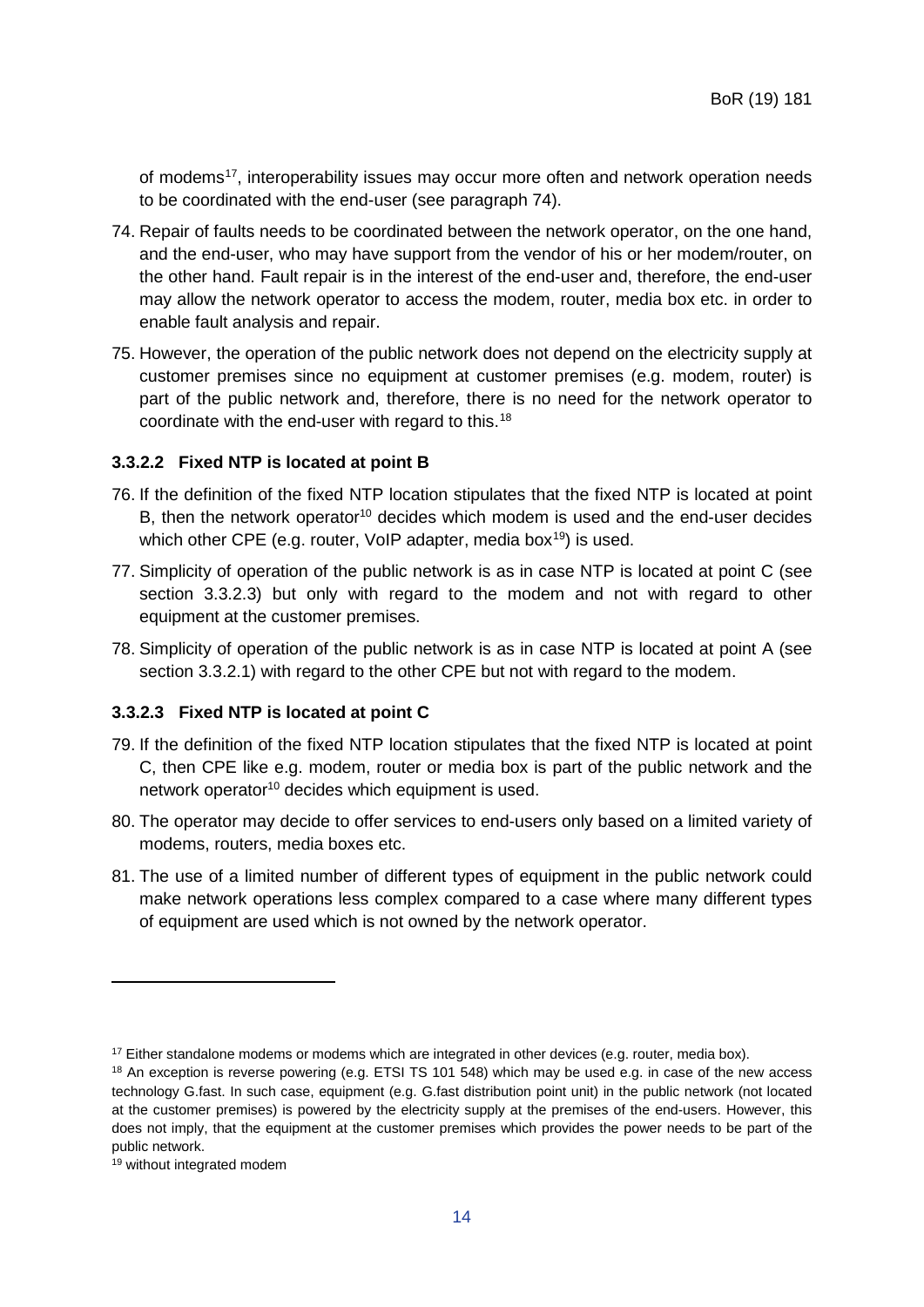- 82. In case of interoperability issues between modem, router or media box and public network, the network operator is solely responsible for resolving these issues since the equipment lies within its domain.<sup>[20](#page-15-1)</sup>
- 83. However, the operation of the customer-sided part of the public network depends on the electricity supply at customer premises which powers modem, router, media box etc. and, therefore, the network operator may have to coordinate with the end-user in this regard.

# **3.3.2.4 Conclusions**

- 84. The NRA assessment whether there is an objective technological necessity of equipment to be part of the public network shall include the criterion 'simplicity of the operation of the public network'.
- 85. This assessment shall take into account in particular the following:
	- a. The situation that many different types of modems, routers, media boxes etc. not owned by the network operator are used when end-users have the possibility to use their own equipment is inevitable.
	- b. The degree to which the use of end-user owned equipment impairs the simplicity of network operations has to be substantial and the negative results have to outweigh evidently the potential benefits for end-users and competition on the TTE market to constitute an objective technological necessity.

### <span id="page-15-0"></span>**3.3.3 Network security**

-

- 86. Network security is important in order to ensure the proper operation of the public and private network and the definition of the fixed NTP location may have an impact on this.
- 87. For example, hackers could potentially utilise security vulnerabilities in the software used in the equipment at the customer premises (e.g. modem, router or other types of  $TTE^{21}$  $TTE^{21}$  $TTE^{21}$ ) and introduce malware (e.g. computer viruses, worms, Trojan horses) or launch denialof-service attacks causing damage to the public and/or private network.

### <span id="page-15-3"></span>**3.3.3.1 Fixed NTP is located at point A**

88. If the definition of the fixed NTP location stipulates that the fixed NTP is located at point A, then the equipment at the customer premises (e.g. modem, router, media box) is part of the TTE and therefore the end-user is responsible for its proper operation.

<span id="page-15-1"></span> $20$  The network operator is also able to resolve such interoperability issues on its own, except in cases where the network operator needs to have contact with the end-user in order to be able e.g. to replace modem, router, media box etc. or repair or test them directly at the customer premises.

<span id="page-15-2"></span><sup>&</sup>lt;sup>21</sup> Notebook, printer, IoT devices like lamps, refrigerators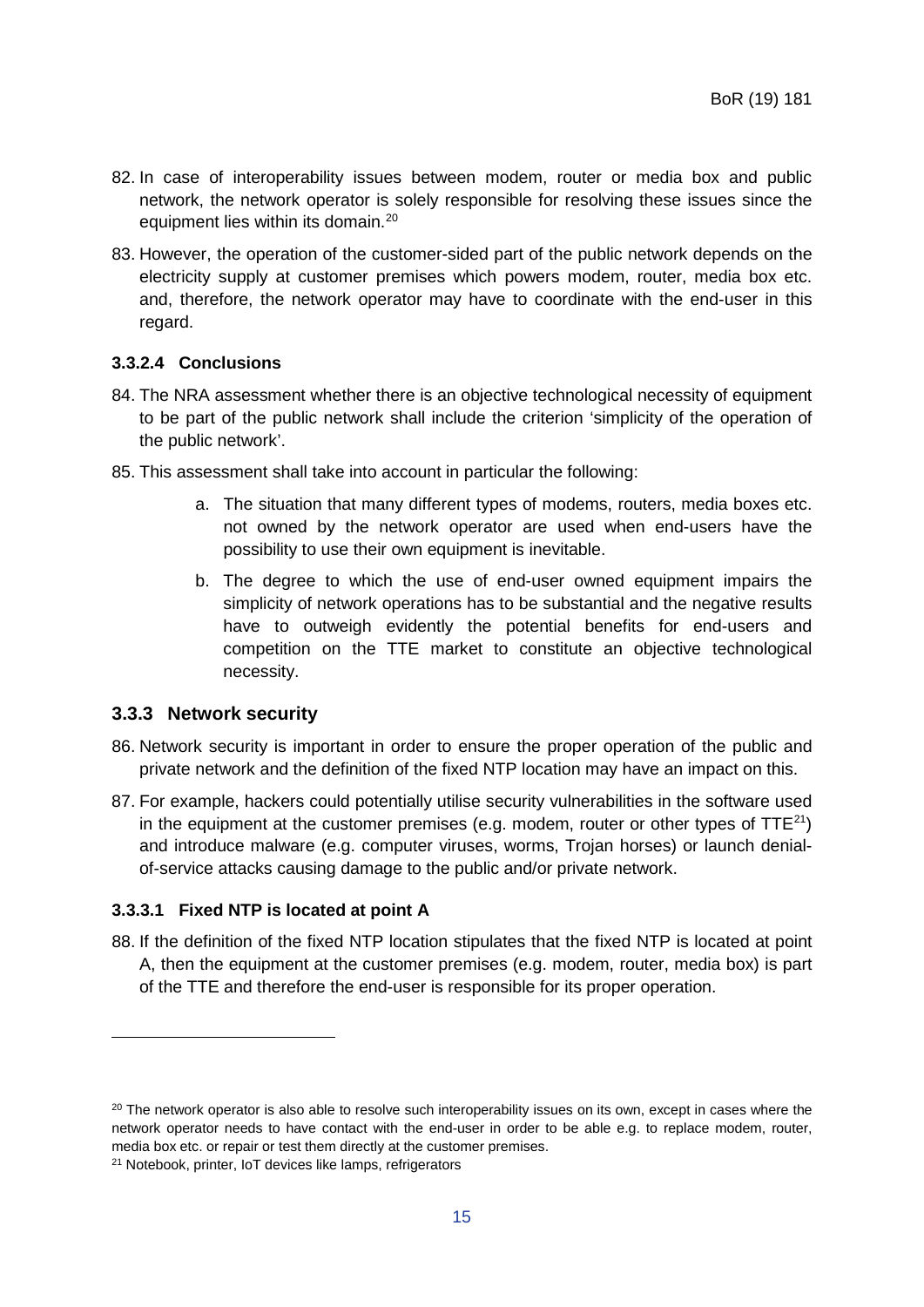- 89. The end-user needs to ensure that the software used in the TTE is no threat for network security e.g. by using appropriate software only, updating it regularly and using security software. To ensure this the end-user may have support from the TTE vendor.
- <span id="page-16-1"></span>90. End-users may use a variety of different types of TTE (see section [3.3.2.1\)](#page-13-1) and, therefore, the number of end-users that deploy a certain type of TTE is comparatively small (compared to the situation in paragraph [101\)](#page-17-0). This diversity of TTE devices limits the number of compromised devices in the event of a vulnerability being discovered in a particular device.
- 91. Security incidents caused by modem, router, media box etc. might impact the end-user's private network. However, since they are part of the TTE, the end-user is responsible for the prevention and effects of such incidents.
- 92. Security incidents caused by abuse of modem, router, media box etc. could also harm the public network. Since these devices are part of the TTE, network operators are not able to ensure the deployment of countermeasures against discovered vulnerabilities in these devices . However, network operators have the ability to take appropriate measures in their networks (e.g. at the edge of the core network) against the impact of such incidents on their networks.
- 93. National legal provisions may be in place which permit network operators in such situations to disconnect the TTE in order to protect their networks. National legal provisions may grant such a permission to network operators without the need to request it or only on request, e.g. from the NRA, in case a TTE actually harms their networks.
- 94. National legal provisions or end-user contracts may stipulate that end-users are liable for any damages their TTE causes in the public network and that the end-users might be required to pay compensation for any damage the TTE causes.

# **3.3.3.2 Fixed NTP is located at point B**

- 95. If the definition of the fixed NTP location stipulates that the fixed NTP is located at point B, then the network operator decides which modem is used and the end-user which other CPE (e.g. router, VoIP adapter, media box $^{22}$ ).
- 96. Network security is similar as in case NTP is located at point C (see section [3.3.3.3\)](#page-17-1) but only with regard to the modem and not with regard to other equipment at the customer premises.
- 97. Network security is as in case NTP is located at point A (see section [3.3.3.1\)](#page-15-3) with regard to the other CPE but not with regard to the modem.

<span id="page-16-0"></span><sup>22</sup> Without integrated modem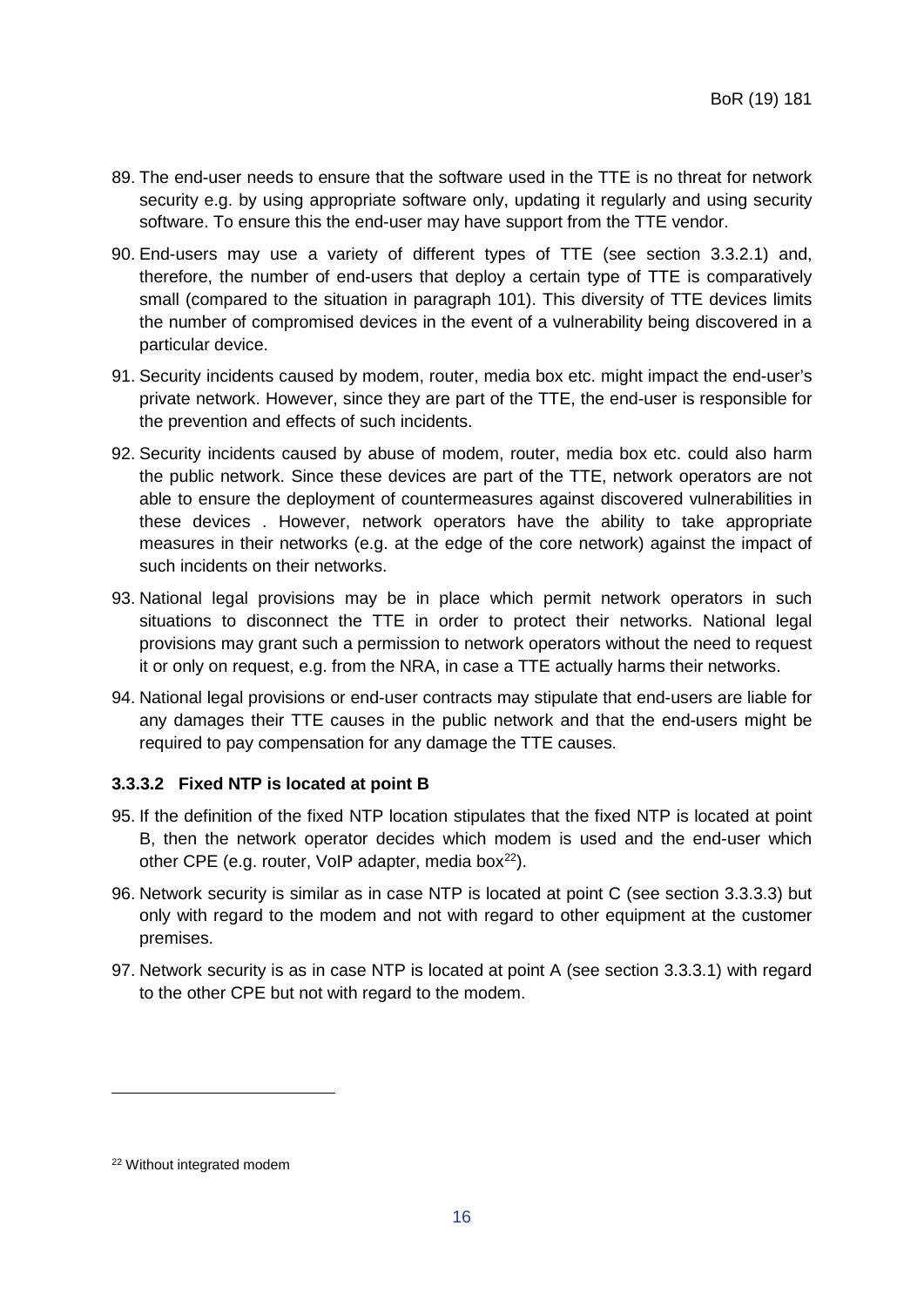#### <span id="page-17-1"></span>**3.3.3.3 Fixed NTP is located at point C**

- 98. If the definition of the fixed NTP location stipulates that the fixed NTP is located at point C, then equipment at the customer premises as e.g. modem, router, and media box are part of the public network and the network operator is responsible for thier proper operation.[23](#page-17-3)
- 99. The network operator needs to ensure that the software used in its equipment at the customer premises is no threat for network security e.g. by using secure software and updating it at regular intervals.
- <span id="page-17-2"></span>100. Network operators have legal obligations with regard to the security of their networks and services according to the EECC (Art. 40(1)) which determines that Member States shall ensure that network operators '*take appropriate and proportionate technical and organisational measures to appropriately manage the risks posed to security of networks and services.' [24](#page-17-4)*
- <span id="page-17-0"></span>101. Network operators might use only a few different types of modems, routers, media boxes etc. (see section [3.3.2.2\)](#page-14-5) and, therefore, each of them is used for a comparatively high number of end-users (in comparison with the situation in paragraph [90\)](#page-16-1). This lack of diversity of TTE models increases the number of compromised devices in the event of a vulnerability being discovered in the network operator's selected device(s).
- 102. If security incidents caused by modem, router, media box etc. nevertheless occur, the public network may be harmed by them. However, since this equipment is part of the public network, the network operator is responsible for the prevention and effects of such incidents.
- 103. Security incidents caused by the abuse of modem, router, media box etc. could also harm private networks. Since this equipment is part of the public network, end-users are not able to deploy any countermeasures against discovered vulnerabilities in the modem, router, media box etc. to prevent this. However, network operators have to fulfil their legal obligations (see paragraph [100\)](#page-17-2) and, therefore, must ensure an appropriate level of protection against security threats.

### **3.3.3.4 Conclusions**

- 104. The NRA assessment on whether there is an objective technological necessity for equipment to be part of the public network shall include the criterion 'network security'.
- 105. This assessment shall take into account in particular the following:

<span id="page-17-3"></span><sup>&</sup>lt;sup>23</sup> Since they are part of the public network, filtering functions (e.g. firewall) of modem and router may be constricted by the provisions of Art. 3(3) of Regulation (EU) 2015/2120.

<span id="page-17-4"></span><sup>24</sup> These measures '*shall ensure a level of security appropriate to the risk presented'* and, in particular, measures 'shall be taken to prevent and minimise the impact of security incidents on users and on other networks and *services'* (EECC, Art. 40).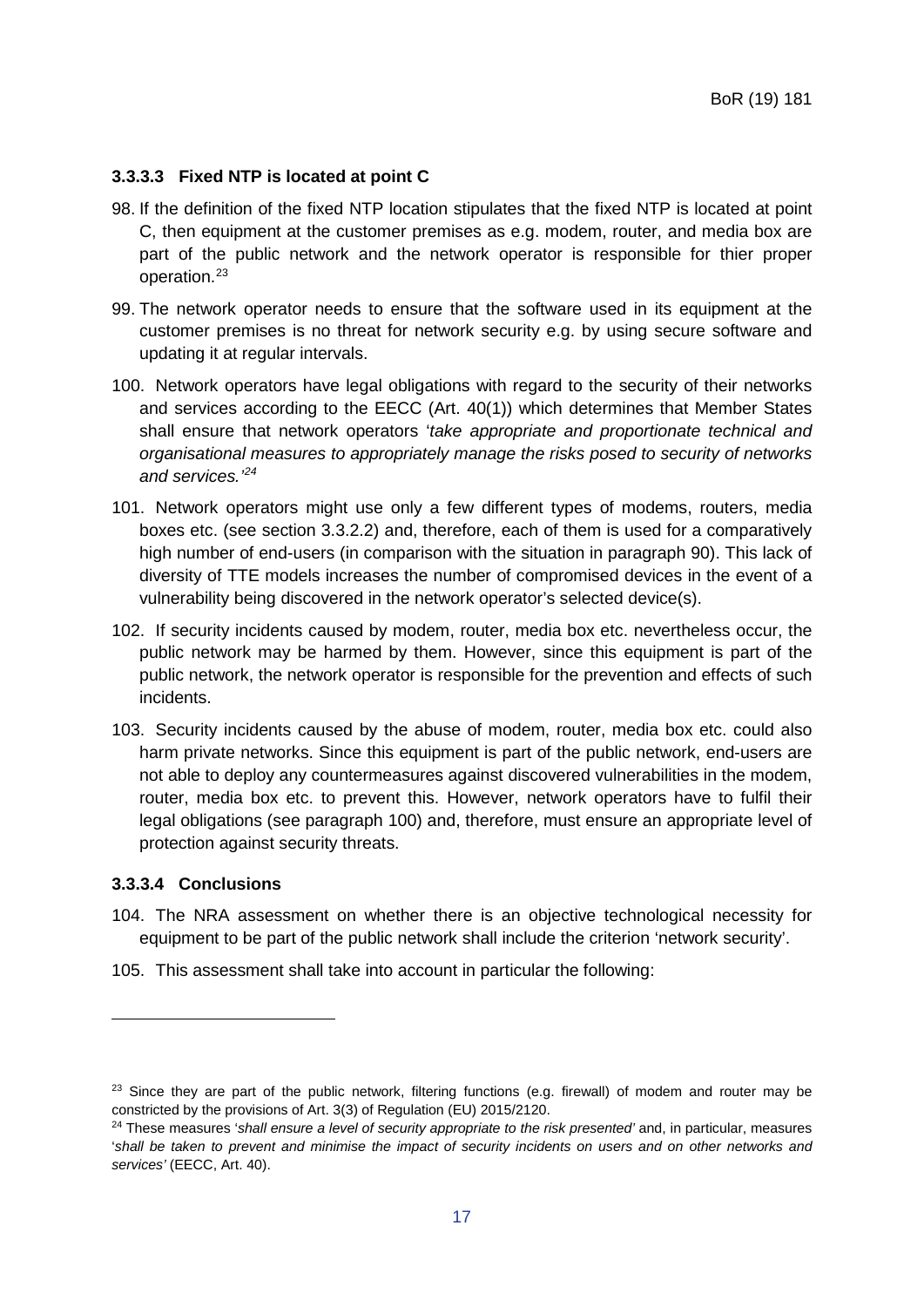- a. The measures that are in place which allow the network operators to protect their networks against security incidents caused by abuse of modem, router, media box etc.
- b. If these measures are sufficient, then it would not be likely that there is an objective technological necessity that the modem, router, media box etc. at the customer premises need to be part of the public network from the perspective of network security.

### <span id="page-18-0"></span>**3.3.4 Data protection**

106. Data protection is important in order to prevent unauthorised access to private data. The definition of the fixed NTP location may have an impact on data protection as considered in the sub-sections below.

#### <span id="page-18-4"></span>**3.3.4.1 Protection of private data against access by network operators**

- 107. Communication within the premises of an end-user (local traffic) takes place via the public network in case the NTP is located at point C and completely within the end-users' private network in case the NTP is located at point A or B (see section [3.3.5,](#page-19-0) [Figure 3](#page-20-0) and [Figure 4\)](#page-21-1).
- <span id="page-18-1"></span>108. Therefore in case the NTP is located at point C, the information within this local communication, which is private data, is available in the public network which could compromise the protection of end-users' data. However, network operators are legally prohibited from '*listening, tapping, storage or other kinds of interception or surveillance of communications'* in order to ensure the confidentiality of communications according to Directive 2002/58/EC (Art. 5(1)).<sup>[25](#page-18-2)</sup>
- 109. Communication between the premises of an end-user and the premises of other endusers (e.g. email, video conference) or a server in the public network (e.g. web server) always takes place via the public network irrespective of the NTP location.
- 110. In case of this type of communication, the legal provisions mentioned in paragraph [108](#page-18-1) apply as well. In addition, end-users may protect their private data against unauthorised access by using encryption, e.g. email communication using an appropriate end-to-end encryption protocol (e.g. S/MIME<sup>26</sup>) or communication with web servers based on Transport Layer Security (TLS).

<span id="page-18-2"></span><sup>&</sup>lt;sup>25</sup> Directive 2002/58/EC of the European Parliament and of the Council of 12 July 2002 concerning the processing of personal data and the protection of privacy in the electronic communications sector (Directive on privacy and electronic communications), OJ L201/37 of 12 July 2002.

<span id="page-18-3"></span><sup>26</sup> Secure / Multipurpose Internet Mail Extensions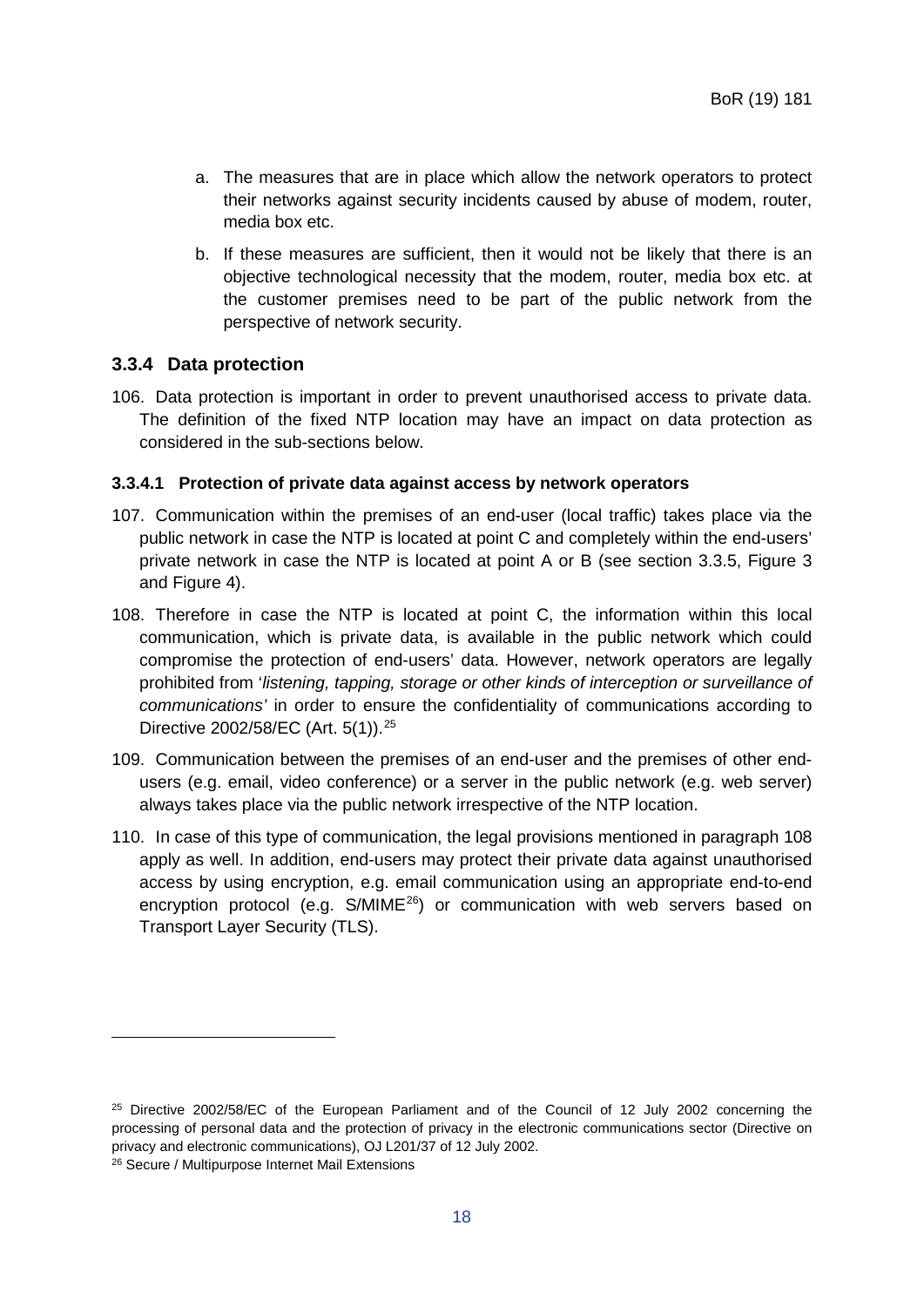### **3.3.4.2 Protection of private data against access by unauthorised end-users**

- 111. In public networks with an access network based on a shared medium (e.g. passive optical network, coax network), the same information is inevitably sent in the down link direction to all end-users connected to the same shared medium.
- 112. Therefore, the public network needs to apply appropriate measures (e.g. encryption) in order to protect the private data of the end-users and to ensure that end-users only get access to the information which is intended for them.
- 113. The modem at the customer premises needs to be able to interwork with these measures (e.g. decryption) and to make only the information which is intended for the end-user accessible.
- <span id="page-19-1"></span>114. In case the NTP is located at point A, the modem is part of the TTE and therefore this interworking is part of the interoperability which needs to be ensured between TTE and public network (see section [3.3.1\)](#page-11-0), and needs to be included in the technical characteristics of the NTP (see section [2.4\)](#page-4-2). In case the NTP is located at point B or C, modem is part of the public network and therefore this interworking is not relevant at the NTP.

# **3.3.4.3 Conclusions**

- 115. The NRA assessment of whether there is an objective technological necessity for equipment to be part of the public network shall include the criterion 'data protection'.
- 116. This assessment shall take into account in particular the following:
	- a. That there is no objective technological necessity of equipment (e.g. modem, router, media box) needing to be part of the public network with regard to the protection of private data against access by network operators (see section [3.3.4.1\)](#page-18-4);
	- b. In case of network access based on a shared medium and the NTP is located at point A, the interoperability between TTE and public network (see section [3.3.1\)](#page-11-0) and the characteristics of the NTP (see section [2.4\)](#page-4-2) need to include the interworking of appropriate protection measures (e.g. encryption) in order to protect private data against access by unauthorised end-users (see paragraph [114\)](#page-19-1).

# <span id="page-19-0"></span>**3.3.5 Local traffic**

- 117. The switching and routing of local traffic at customer premises is done by equipment (e.g. router) at customer premises. For example, an end-user sends a document from his PC to his printer via his router, or an end-user sends a document from his mobile phone, which is connected via his WLAN router, to a large screen also connected to this WLAN router (see [Figure 3](#page-20-0) and [Figure 4\)](#page-21-1).
- 118. The definition of the fixed NTP location has an impact on the legal and regulatory considerations around local traffic at customer premises.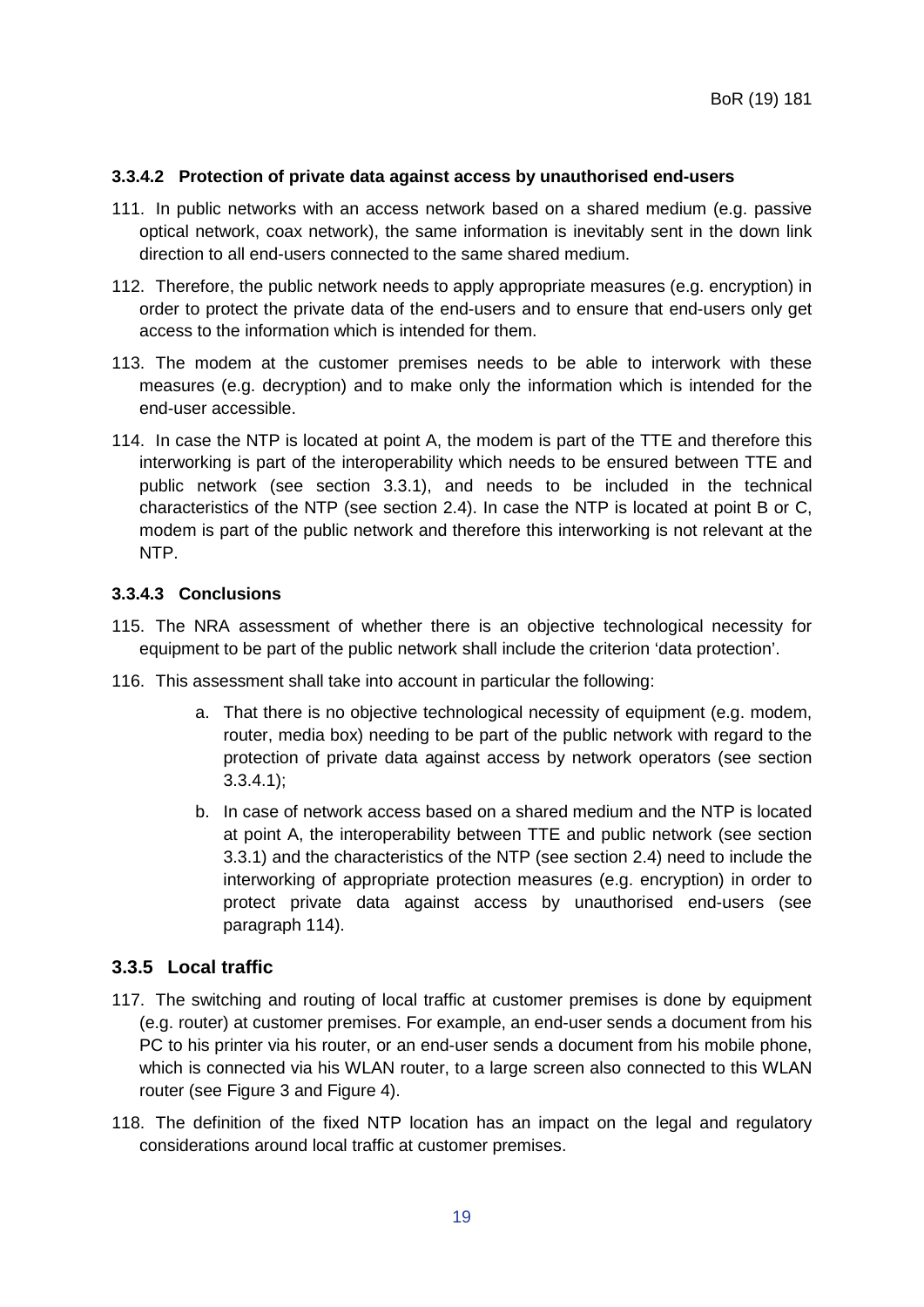### <span id="page-20-1"></span>**3.3.5.1 Fixed NTP is located at point A**

119. If the definition of the fixed NTP location stipulates that the fixed NTP is located at point A, then modem and router are part of the TTE and therefore local traffic remains completely within the end-user's private network (see [Figure 3\)](#page-20-0).



\*) WLAN router including modem

#### Source: BEREC

### <span id="page-20-0"></span>**Figure 3: Local traffic in case modem and router are part of the TTE**

- 120. This has the following consequences:
	- a. The public network is not involved in local traffic at customer premises.
	- b. Legal provisions which apply for public networks (e.g. with regard to net neutrality or lawful interception) do not apply to local traffic.
	- c. Local traffic at customer premises remains completely private.

### <span id="page-20-3"></span>**3.3.5.2 Fixed NTP is located at point B**

- 121. If the definition of the fixed NTP location stipulates that the fixed NTP is located at point B, then modem is part of the public network and router is part of the TTE.
- 122. In case the NTP is located at point B, local traffic also remains completely within the end-user's private network (see section [3.3.5.1\)](#page-20-1) since the modem provides network termination only but no further functionalities like e.g. switching.

### <span id="page-20-2"></span>**3.3.5.3 Fixed NTP is located at point C**

123. If the definition of the fixed NTP location determines that the fixed NTP is located at point C, then modem and router are part of the public network and switching and routing of local traffic at customer premises are done by the public network (see [Figure 4\)](#page-21-1).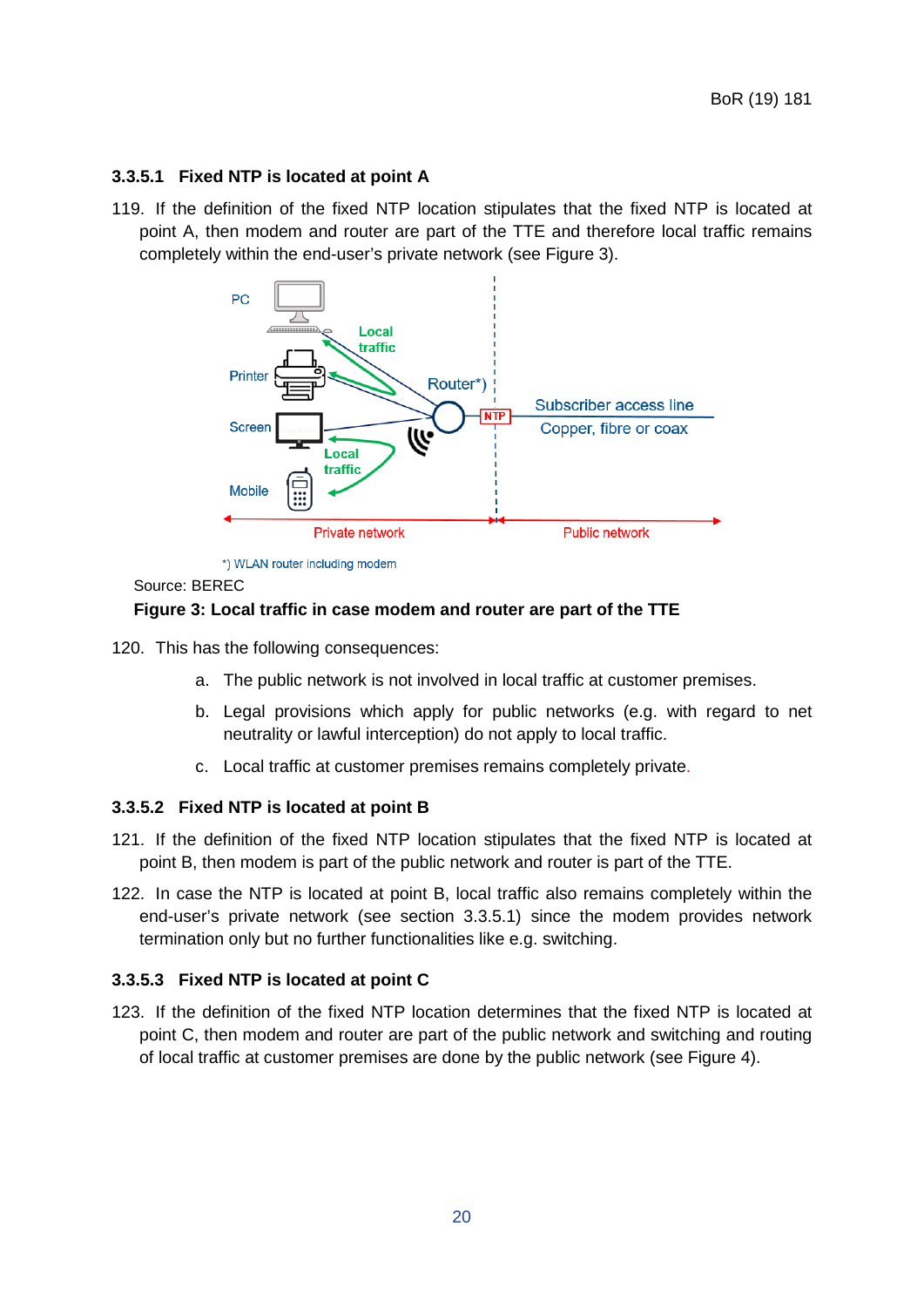

#### \*) WLAN router including modem

#### Source: BEREC

### <span id="page-21-1"></span>**Figure 4: Local traffic in case modem and router are part of the public network**

- <span id="page-21-2"></span>124. This has the following consequences:
	- a. Switching and routing of local traffic at the end-user premises may have to be considered to be a public communications service.
	- b. Legal provisions public communications services have to fulfil (e.g. with regard to net neutrality, lawful interception) may also apply to local traffic.
	- c. Local traffic of the end-user is accessible by the public network which may compromise the protection of end-users' data (see section [3.3.4,](#page-18-0) paragraph [108\)](#page-18-1).
	- d. The public network may not be able to identify each of the NTPs (NTP 1 to NTP 4) by means of a specific network address as demanded by the definition of the term 'NTP' in the EECC (Art. 2(9), as cited in paragraph [16\)](#page-6-4).

### **3.3.5.4 Conclusions**

- 125. The NRA assessment of whether there is an objective technological necessity of equipment to be part of the public network shall include the criterion 'local traffic'.
- 126. This assessment shall take into account in particular the following:
	- a. Modem and router being part of the public network may have serious implications (see paragraph [124\)](#page-21-2).
	- b. No objective technological necessity that modem or router must be part of the public network results from the criterion 'local traffic'.

### <span id="page-21-0"></span>**3.3.6 Fixed-line services based on wireless technology**

127. Fixed-line services may be based on wireless technology and the definition of the fixed NTP location may have an impact on whether or not this is possible.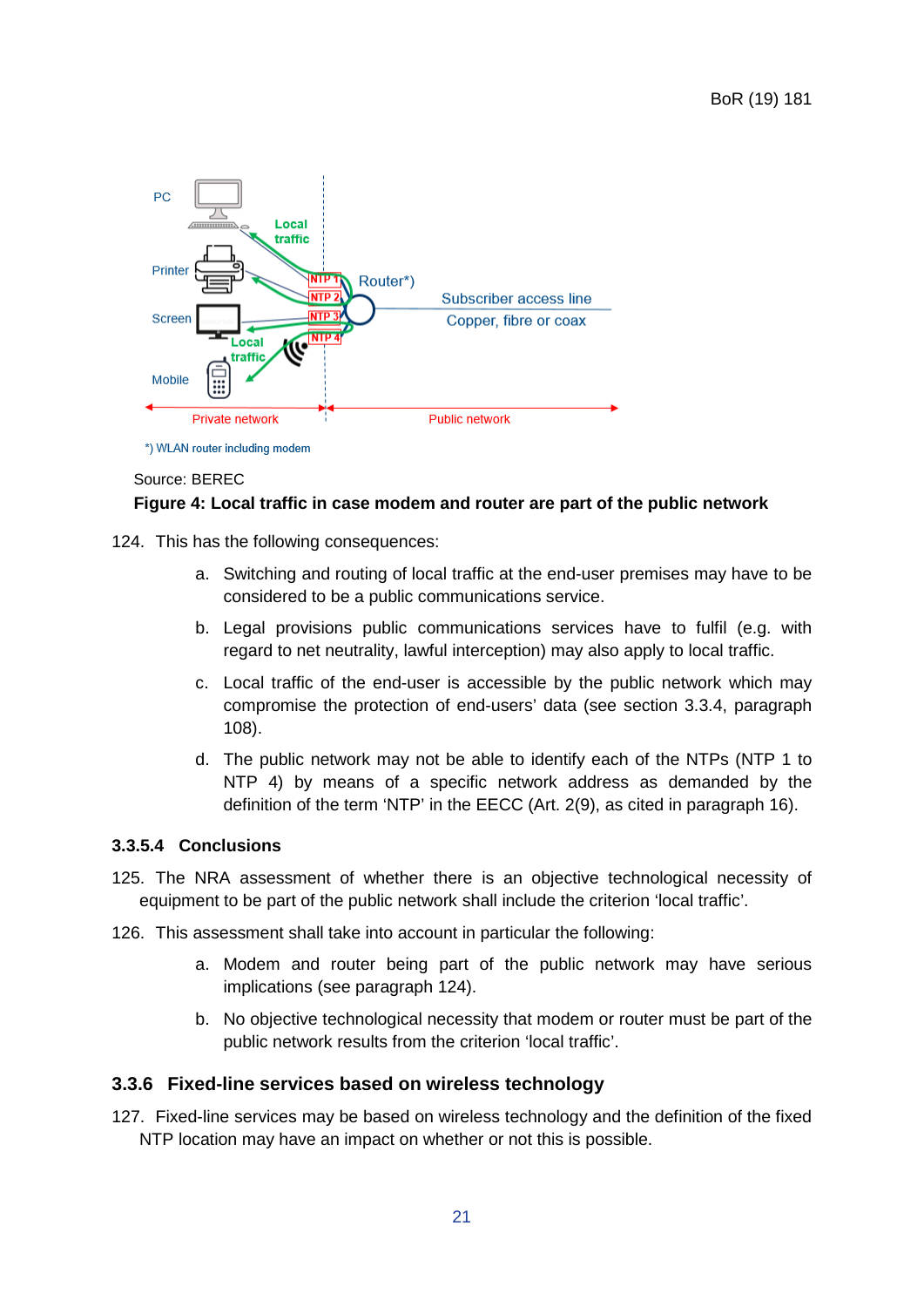#### **3.3.6.1 Example 1: Fixed-line voice service based on a mobile network**

- 128. The fixed-line voice service is provided to the end-user based on a modem (including VoIP or voice telephony adapter) at the customer premises which is connected to a mobile network (e.g. 4G).<sup>[27](#page-22-1)</sup>
- 129. If the definition of the fixed NTP location stipulates that the modem (including VoIP adapter) is part of the public network (NTP location C, see annex case (3)), the fixed-line voice service is possible and provided at the fixed location of the port of the modem to which the end-user connects his or her telephone.
- 130. If the definition of the fixed NTP location states that the modem is part of the TTE, the fixed-line voice service may not be possible since the voice service is provided via the air interface between modem and mobile network and, therefore, it is no longer a fixed-line service (at a fixed location) but instead a wireless service.

#### **3.3.6.2 Example 2: Fixed-line internet access service based on a mobile network**

- 131. The fixed-line internet access service is provided to the end-user based on a router at the customer premises which is connected to a mobile network (e.g.  $4G$ ).<sup>[28](#page-22-2)</sup>
- 132. If the definition of the fixed NTP location stipulates that the router is part of the public network (NTP location C, see [Figure 5\)](#page-22-0), a fixed-line internet access service is possible and it is provided at the ports of the router to which the end-user's devices are connected (however, the criteria in section [3.3.5.3](#page-20-2) needs to be considered).



Source: BEREC

-

<span id="page-22-0"></span>**Figure 5: Fixed-line internet access service based on a mobile network – the router is part of the public network**

<span id="page-22-1"></span> $27$  The modem also includes a transmit and receive unit in order to communicate with the base station.

<span id="page-22-2"></span><sup>&</sup>lt;sup>28</sup> The router includes a transmit and receive unit in order to communicate with the base station.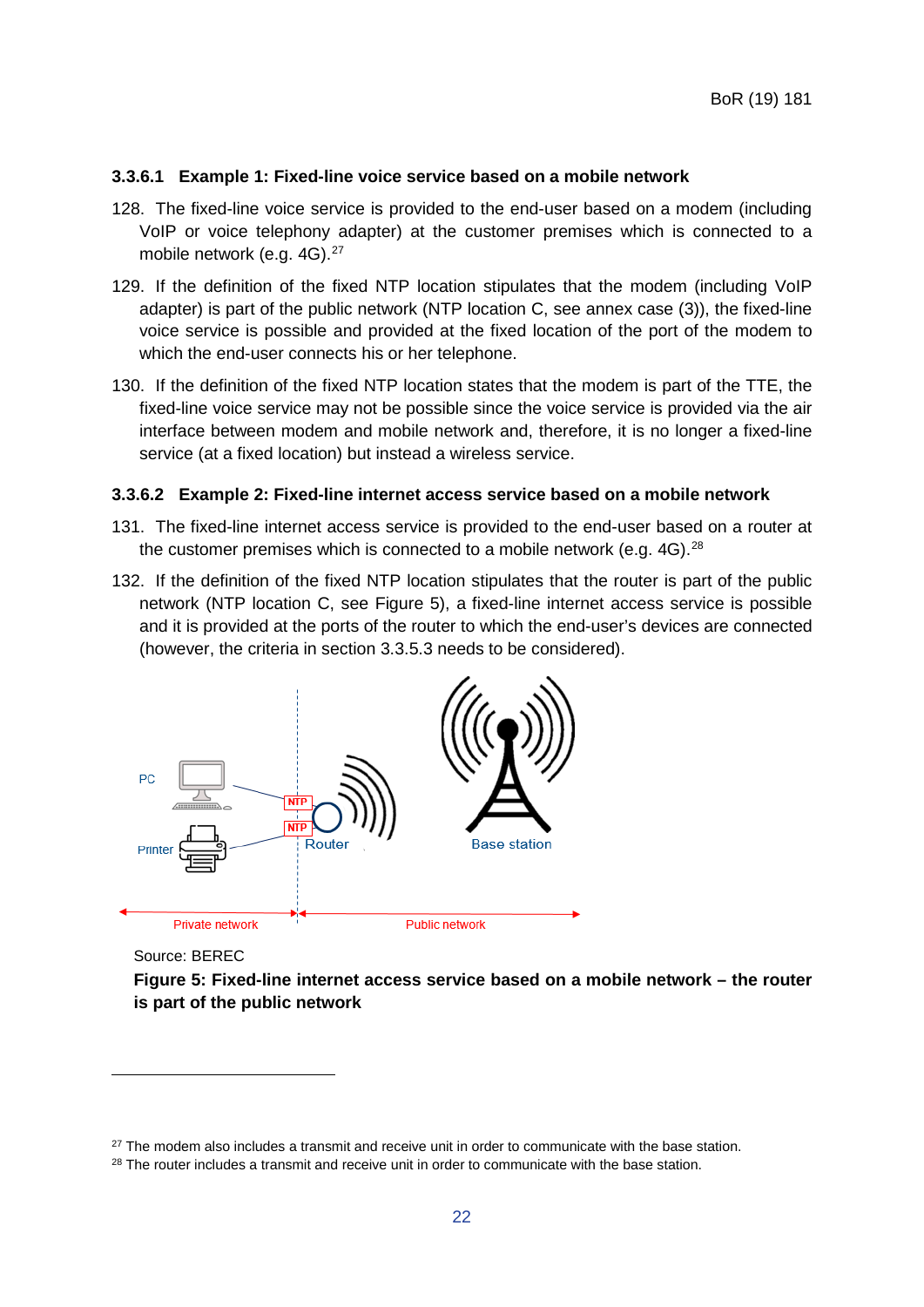133. If the definition of the fixed NTP location determines that the router is part of the TTE (see [Figure 6\)](#page-23-0), a fixed-line internet access service may not be possible since the internet access service is provided via the air interface between router and mobile network and, therefore, it is no longer a fixed-line service (at a fixed location) but instead a wireless service.



#### Source: BEREC

# <span id="page-23-0"></span>**Figure 6: Fixed-line internet access service based on a mobile network – the router is part of the TTE**

### **3.3.6.3 Example 3: Fixed-line service based on wireless access and in-building cables**

- 134. The fixed-line service is provided to the end-user based on some equipment (e.g. router) at the customer premises which is connected with in-building cables to a wireless base station at the roof of the building, which in turn is connected to the public network e.g. based on a (point-to-point) wireless access technology.
- 135. If the definition of the fixed NTP location stipulates that the equipment at the customer premises (e.g. router) is part of the public network (NTP location C), the fixed-line service is possible and provided at the fixed location of the ports of the router to which the enduser connects his or her devices (however, the criteria in section [3.3.5.2](#page-20-3) needs to be considered).
- 136. If the definition of the fixed NTP location states that the equipment at the customer premises (e.g. router) is part of the TTE (NTP location A), the fixed-line internet access service is also possible and provided at the point where the in-building cable ends at the customer premises.

#### **3.3.6.4 Conclusions**

- 137. The NRA assessment on whether there is an objective technological necessity of equipment to be part of the public network shall include the criterion 'fixed-line services based on wireless technology'.
- 138. This assessment shall take into account in particular the following: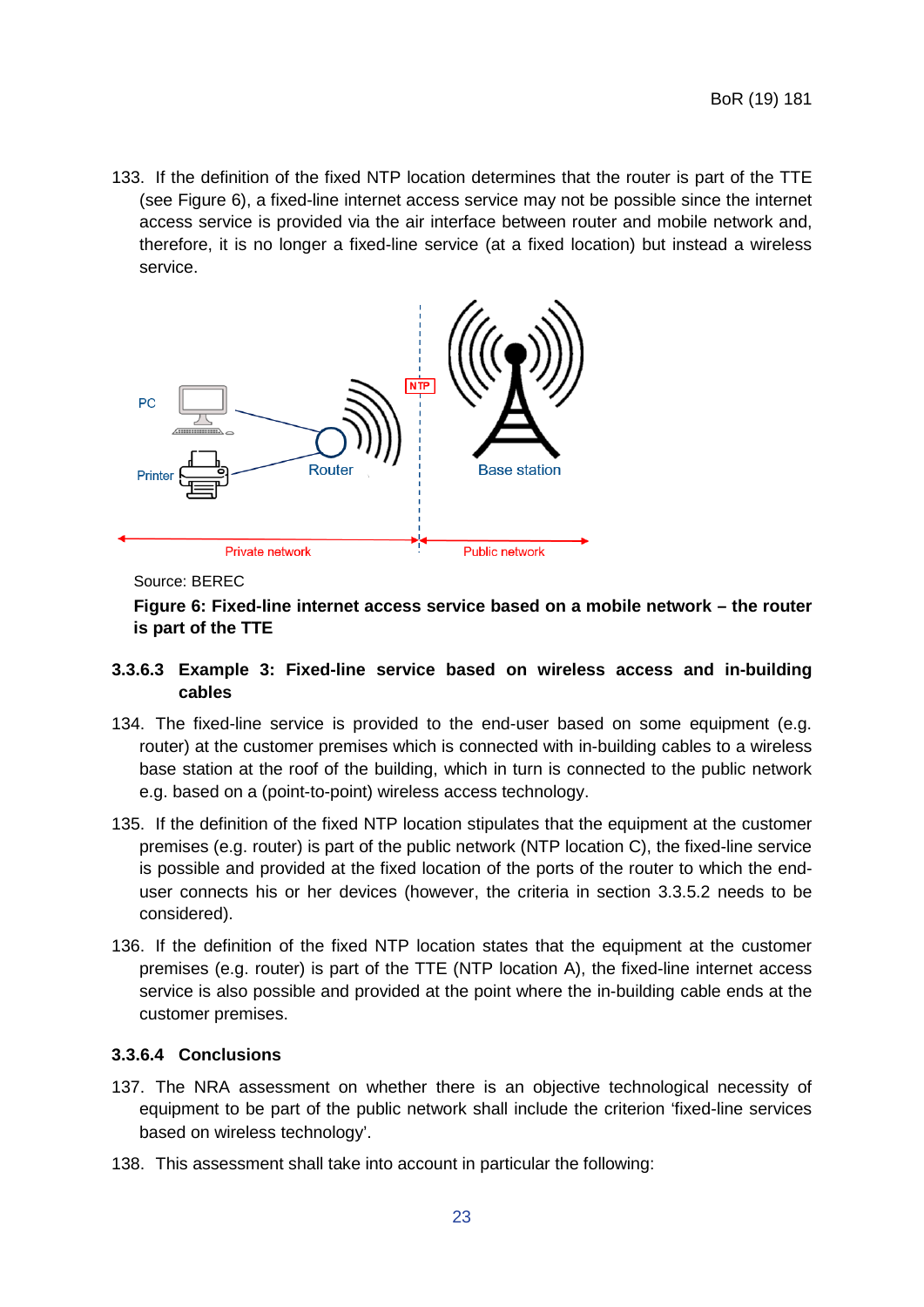- a. In case it is necessary to enable fixed-line services based on wireless technology, there may be a need that equipment (e.g modem with integrated VoIP adapter, router) is part of the public network.
- b. However, a router being part of the public network may have serious implications (see paragraph [124\)](#page-21-2).

# <span id="page-24-0"></span>**4 Location of the mobile NTP**

- 139. Today, the end-users have the possibility to use their own mobile equipment in all 28 EU countries (see BoR(18)159).
- 140. This shows that there is no objective technological necessity for mobile equipment to be considered as part of the public mobile network (see paragraphs [43](#page-10-3) to [56\)](#page-11-3).
- **141. Therefore, NRAs when defining the mobile NTP location shall determine that the mobile NTP is at a location (e.g. the air interface between mobile equipment and base station) which permits end-users to (continue to) use their own mobile equipment.**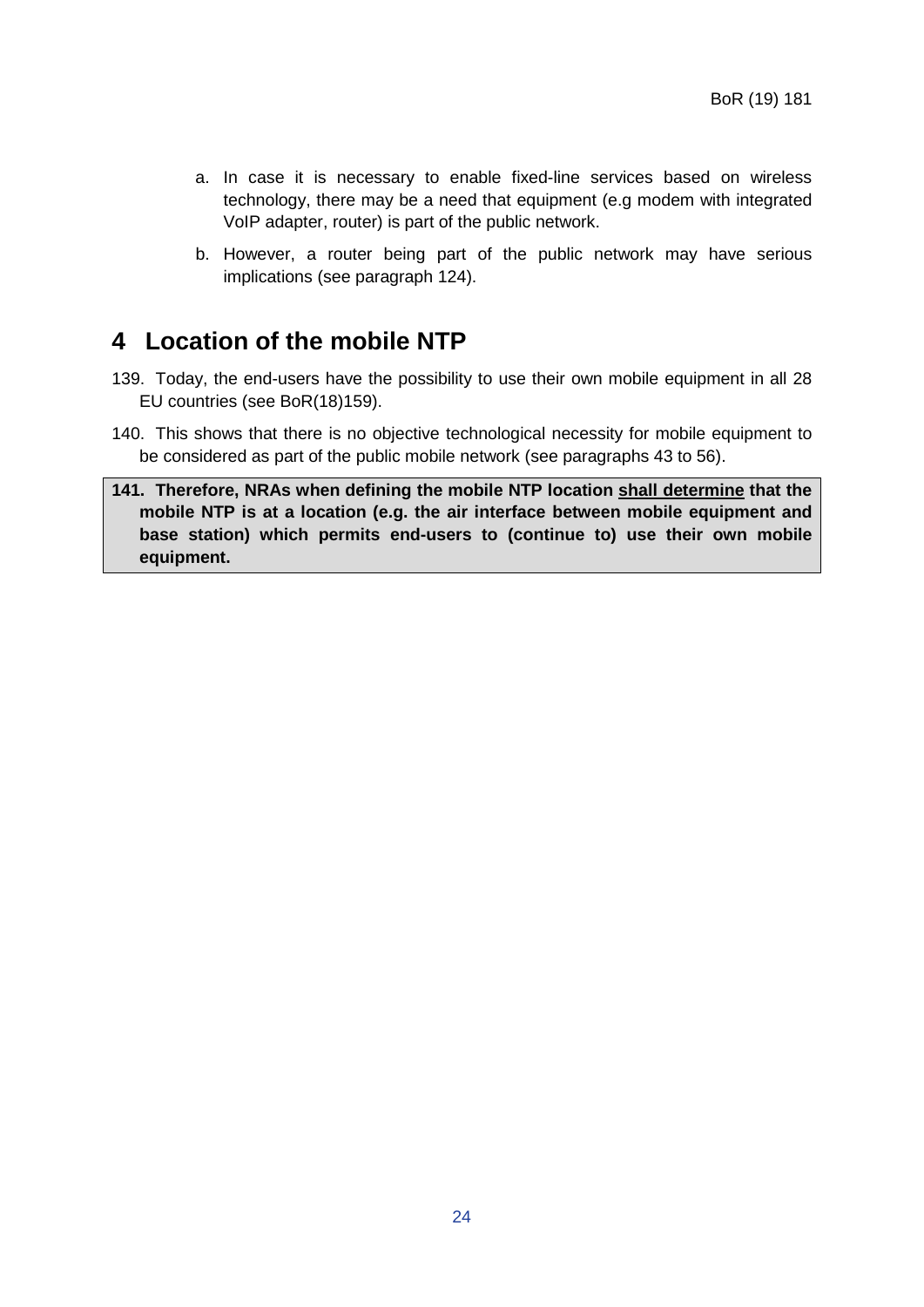# <span id="page-25-0"></span>**Abbreviations**

| <b>BEREC</b> | Body of European Regulators for Electronic Communications |
|--------------|-----------------------------------------------------------|
| <b>BoR</b>   | <b>Board of Regulators</b>                                |
| <b>EECC</b>  | <b>European Electronic Communications Code</b>            |
| IoT          | Internet of Things                                        |
| IP           | <b>Internet Protocol</b>                                  |
| <b>ISDN</b>  | <b>Integrated Service Digital Network</b>                 |
| <b>ISP</b>   | <b>Internet Service Provider</b>                          |
| <b>MDF</b>   | <b>Main Distribution Frame</b>                            |
| <b>NAT</b>   | <b>Network Address Translation</b>                        |
| <b>NRA</b>   | <b>National Regulatory Authority</b>                      |
| <b>NTP</b>   | <b>Network Termination Point</b>                          |
| <b>POTS</b>  | Plain Old Telephone Service                               |
| <b>SDH</b>   | <b>Synchronous Digital Hierarchy</b>                      |
| <b>SHDSL</b> | Single-pair High-speed Digital Subscriber Line            |
| <b>SIM</b>   | <b>Subscriber Identity Module</b>                         |
| <b>TTE</b>   | <b>Telecommunications Terminal Equipment</b>              |
| VoIP         | Voice over Internet Protocol                              |
| <b>WLAN</b>  | <b>Wireless Local area Network</b>                        |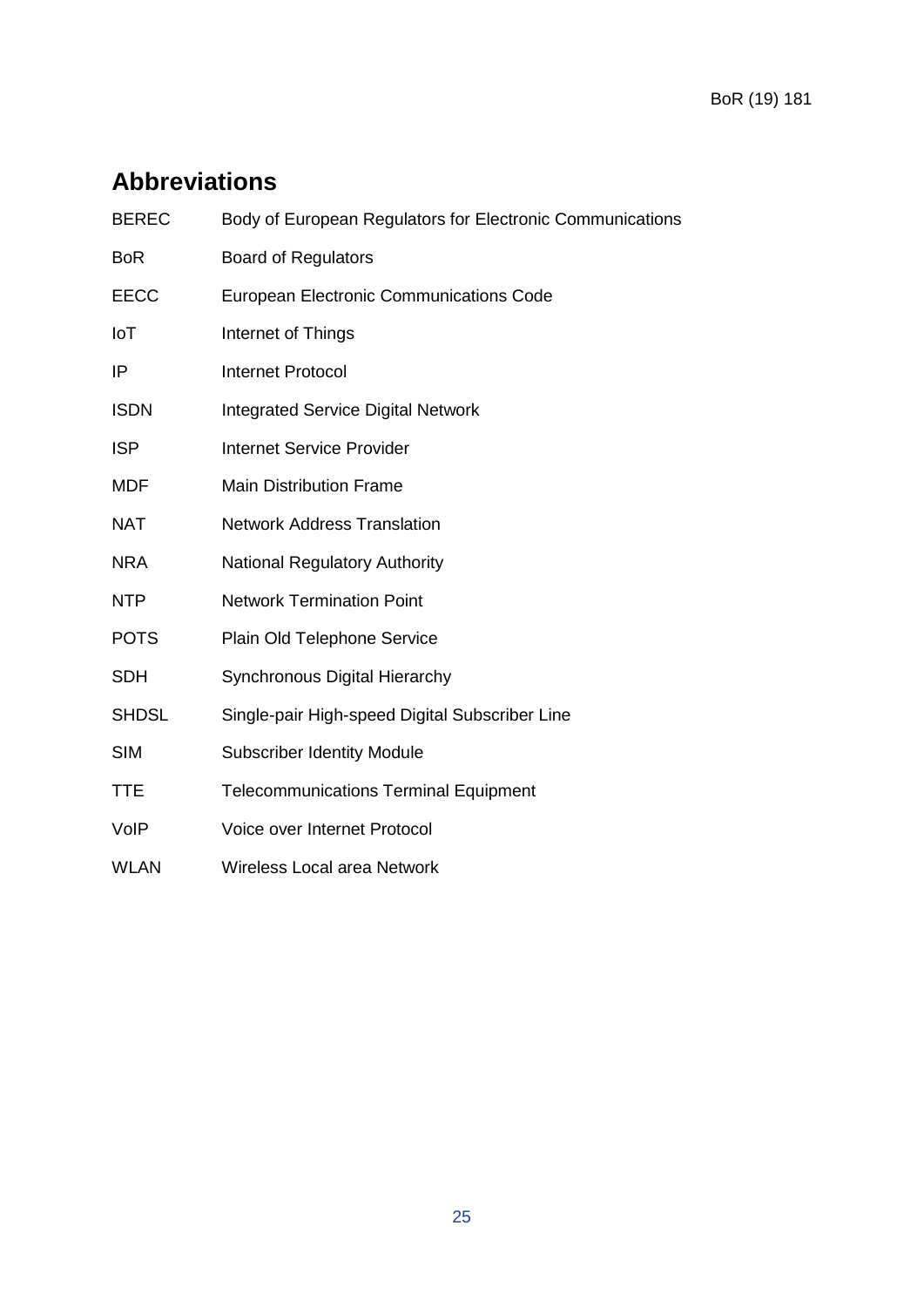# <span id="page-26-0"></span>**Annex**

- 142. This annex illustrates for several (retail) services that the location of the NTP has an impact on whether an equipment is part of the public network or part of the TTE (see paragraph [7\)](#page-4-6). The illustrations refer to three different NTP locations, point A, B and C (see paragraph [53\)](#page-11-4).
- 143. In the examples below, the equipment shown on the left side of the NTP is part of the TTE and the equipment shown on the ride side of the NTP is part of the public network. Therefore, depending on the NTP location, equipment at the customer premises is either part of the TTE or part of the public network.







\*) Conversion between POTS/ISDN and VoIP. Adapter and modem may be integrated in one device.